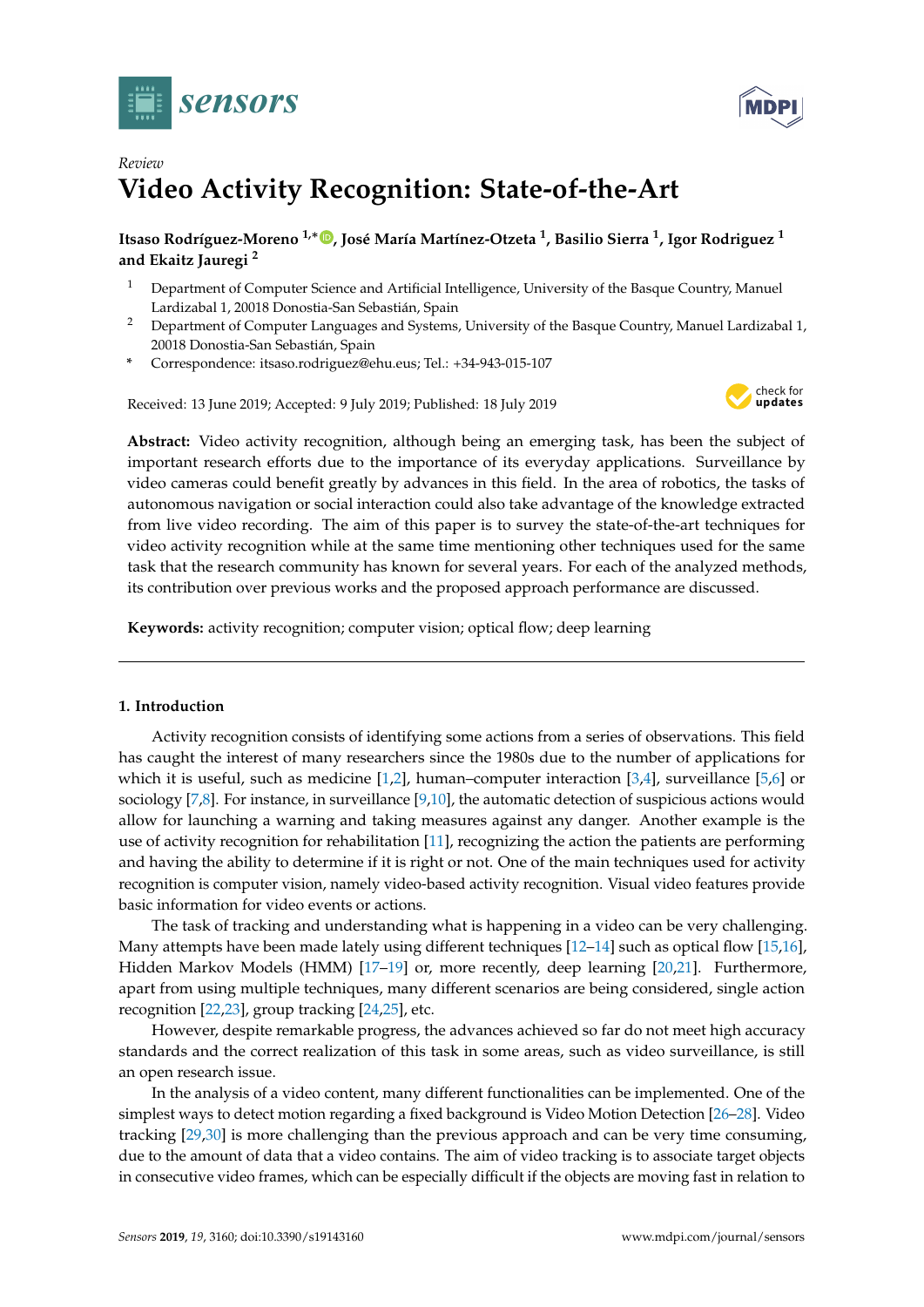the frame rate. If object recognition techniques are needed (a challenging problem in its own), further complexity is added. On the contrary, the human brain seems to have the ability to recognize human actions perfectly. This aptitude is not just related to acquired knowledge, but also to logical reasoning and the capability of extracting relevant information from context. Based on this, the integration of commonsense reasoning [\[31](#page-18-9)[,32\]](#page-18-10) and contextual knowledge [\[33\]](#page-18-11) has been proposed.

Hence, action recognition involves the classification of different actions from videos, a sequence of frames, taking into account as well the fact that the action could not be performed during the entire video. Although it seems an extension of image classification tasks, as it has been mentioned before, the progress for video classification has been slower due to various reasons:

- Apart from spatial information, temporal context across frames is also required.
- Huge computational cost.
- Datasets are more limited, due to the difficulty to collect, annotate and store videos.

Throughout this paper, several techniques applied for video activity recognition are mentioned, as well as the latest contributions made in the field. In addition, as a final note, some of the databases used for this topic are presented along with the results of the latest contributions using them. In Figure [1,](#page-1-0) a diagram showing the techniques explained and other tasks related to this subject but which are not discussed in this review are indicated.

<span id="page-1-0"></span>

**Figure 1.** Summary diagram.

This review focuses on a specific area of Human Action Recognition, to keep the discussion simple. Only action recognition from a whole video recorded from a fixed position is considered in this paper, as we think this problem setup is the entrance gate to the analysis of other more complex situations, as those presented in the bottom part of Figure [1.](#page-1-0) At the same time, the complexity level of the problem considered in this review is high enough to deserve a dedicated survey. For the sake of completeness, we will briefly review the main characteristics of the situations shown in Figure [1](#page-1-0) but not covered here. In action prediction, instead of recognizing the action that is happening in the video, the objective is to guess the action that will occur in an incomplete video. The zero-shot action recognition problem consists of training a model to classify videos of categories that have no instances in the training set, which means that there are no instances of certain classes that are going to appear in the test set. To address this issue, complementary information of invisible classes is assumed in the form of attribute vectors that describe each class. In the cross-view action recognition, there are different points of view in the scene when the action is occurring. There are other variations such as egocentric activity recognition that consists of recognizing actions from egocentric videos [\[34\]](#page-18-12).

The survey is centered in action recognition methods for videos that are recorded in third person and the whole action occurs inside the video. Although different information can be extracted from the videos and there are articles mentioned that also use extra information such as depth sensors' information, all the presented methods have these two characteristics in common. The methods that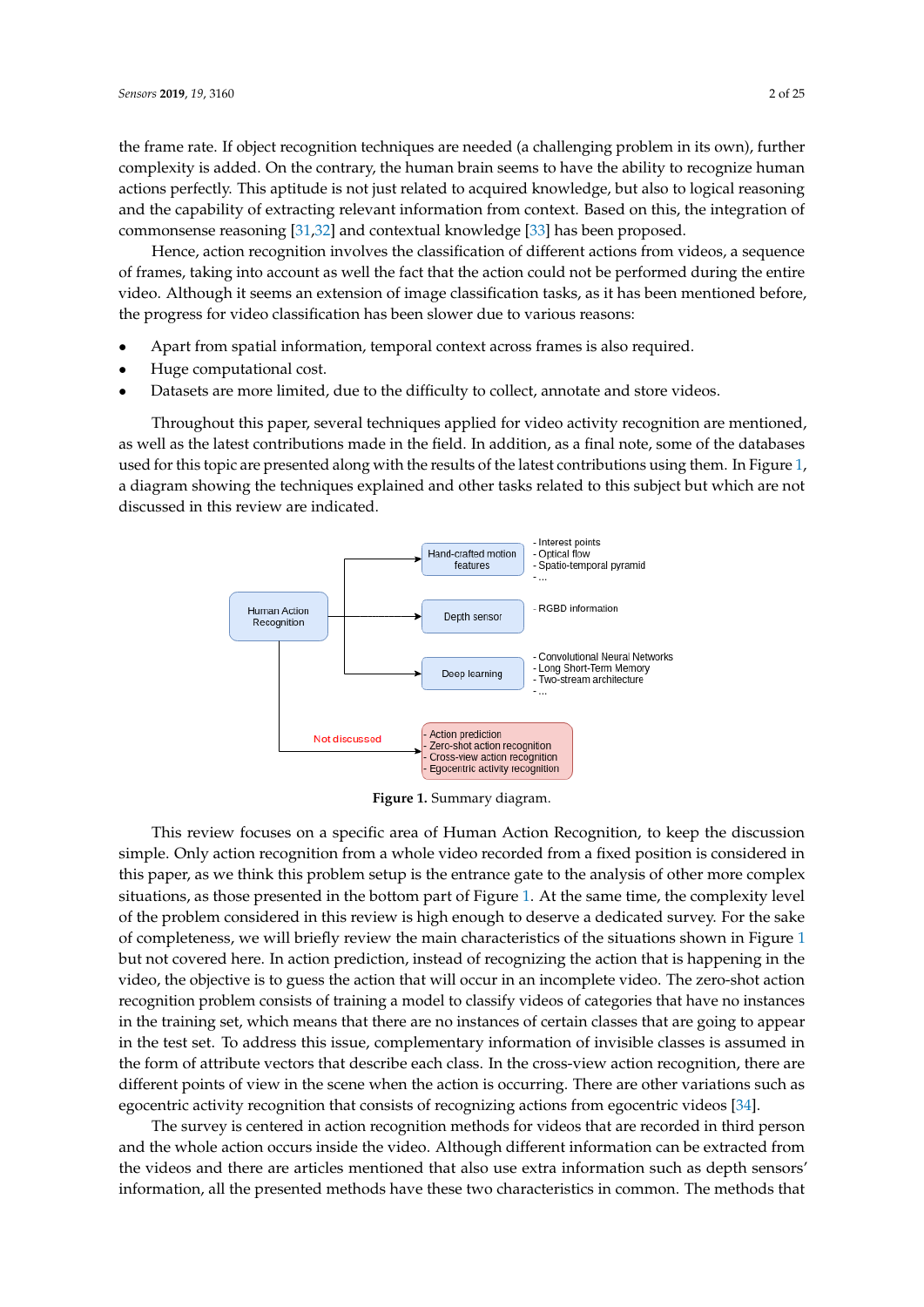are explained use databases with the characteristics of the ones presented in Section [3.](#page-11-0) Although there are previous reviews on video action recognition [\[12,](#page-17-11)[35,](#page-18-13)[36\]](#page-18-14), as it is a subject that is continuously progressing, it is always necessary to have a survey that collects the latest contributions. Our review, apart from mentioning articles that others have not been able to collect since they have been published later, also deals with older articles that have served as reference for later methods.

## **2. Used Techniques**

As activity recognition has been an active research area lately, there have been many different approaches to deal with this problem. Throughout the survey, some of these are introduced, starting with simpler approaches and finishing with the newest contributions to the field. The proposed methods that try to solve this problem that are referred to in this paper could be separated into three main groups: methods using hand-crafted motion features, depth information based methods and deep learning based methods. Strictly speaking, these three areas are somehow interrelated and depth sensors features could lie under the hand-crafted or deep learning categorization. For a long time, computer vision has focused on data recorded from RGB (visible light) cameras, especially in the case of videos. Depth sensors have started to be used in the field of video analysis in more recent times and this is the reason why we feel it deserves a separate section.

First, hand-crafted motion features methods are explained. In these methods, some interesting features are obtained from the raw pixels of the video frames and then these features are used to perform the recognition. Second, depth information based methods are analyzed, which use depth maps as extra information. Third, deep learning methods are presented, which, unlike hand-crafted methods, achieve the features for the recognition automatically. Throughout the document, several methods that combine some of these three modalities are also presented.

## *2.1. Methods Using Hand-Crafted Motion Features*

This document focuses on video-based activity recognition, in which the representation of visual and temporal information becomes important. There are several ways to extract visual features, both static image features and temporal visual features, and then use them to perform the recognition. Temporal visual features are a combination of static image features and time information, so, through these features, temporal video information is achieved. Key-frame [\[37,](#page-18-15)[38\]](#page-18-16), bag-of-words (BoW) [\[39](#page-18-17)[,40\]](#page-18-18), interest points [\[41,](#page-18-19)[42\]](#page-18-20) and motion based approaches [\[43](#page-18-21)[–46\]](#page-19-0) are types of representations that can be obtained from a video. *Key-frame* based approaches, as the name indicates, consist of detecting the key-frames of the video which would be used for classification; *BoW* based approaches represent the frames of the video segments over a vocabulary of visual features; *interest points* based approaches focus on simply selecting a specific set of points or pixels for the classification and, to finish, *motion* based approaches focus on the movement along the video. Throughout this section, only motion based approaches are analyzed.

In [\[47\]](#page-19-1), the authors use a temporal template as the basis of their representation, continuing with their approach presented in [\[48\]](#page-19-2). This temporal template consists of a static vector-image where the value of the vector at each point represents a function of the motion properties at the corresponding spatial location in an image sequence. They explore their representation with a simple two component version of the template:

The first value indicates the presence of motion and where it occurs by a binary motion-energy image (MEI). Being  $D(x, y, t)$  a binary image sequence and  $r$  the value that defines the temporal extent of a movement, the binary image is defined this way:

$$
E_r(x, y, t) = \bigcup_{i=0}^{r-1} D(x, y, t-i).
$$
 (1)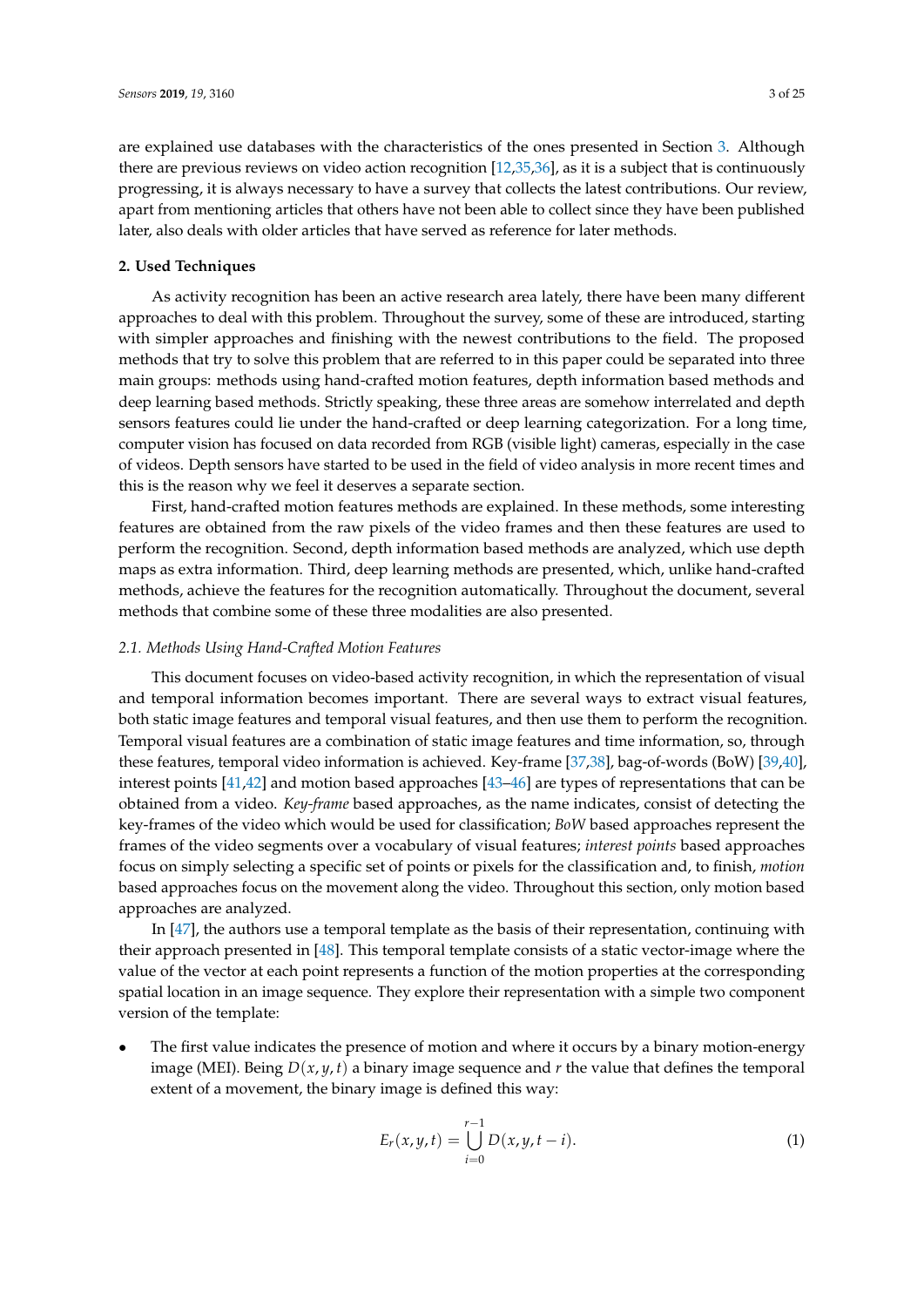The second value is a scalar-valued image where intensity is a function of recency of motion of the sequence, represented by a motion-history image (MHI) which indicates how the image is moving. *H<sup>r</sup>* represents the temporal history of motion at each point, where recently moved pixels are brighter:

$$
H_r(x, y, t) = \begin{cases} r, & \text{if } D(x, y, t) = 1, \\ \max(0, H_r(x, y, t-1) - 1), & \text{otherwise.} \end{cases}
$$
 (2)

Then, a recognition method is developed, which matches these temporal templates against stored instances of known actions. They also present a recognition method to automatically perform temporal segmentation being invariant to linear changes in speed.

The authors of [\[49\]](#page-19-3) demonstrate that local measurements in terms of spatio-temporal interest points (local features) can be used to recognize complex motion patterns. As these features, which capture local motion events in videos, can be adapted to size, frequency and velocity of moving patterns, the resulting video representations are stable with respect to the corresponding transformations. To represent motion patterns, they use local space-time features [\[50\]](#page-19-4) and to detect local features they construct, using Gaussian convolution, its scale-space representation. Then, they explore the integration of local space-time features with Support Vector Machines (SVM) classifier [\[51,](#page-19-5)[52\]](#page-19-6), used in many visual pattern recognition methods [\[53,](#page-19-7)[54\]](#page-19-8), and apply the resulting approach to the recognition of human actions. In addition, for the purpose of evaluation, the authors introduce a new video database containing 2391 clips of six human-actions performed by 25 people in four scenarios.

In [\[55\]](#page-19-9), the authors present a hybrid hierarchical model, inspired by [\[56\]](#page-19-10), where video sequences are represented as collections of spatial and spatio-temporal features. These features are achieved by extracting both static and dynamic interest points and the model is able to combine static and motion image features, as well as performing categorization of human actions in a frame-by-frame basis. Motion features are extracted as in [\[40\]](#page-18-18). They show that using static and dynamic features together is better than using just a single feature type.

Laptev et al. [\[42\]](#page-18-20) contribute to the recognition of realistic videos and use movie scripts for automatic annotation of human actions in videos. Due to the achievements in image classification [\[57–](#page-19-11)[60\]](#page-19-12), they employ spatio-temporal features and spatio-temporal pyramids, extending spatial pyramids of [\[58\]](#page-19-13). Interests points are detected as in [\[50\]](#page-19-4) using a space-time extension of the Harris operator [\[61\]](#page-19-14). Then, a multi-scale approach is used and features at multiple levels are extracted. For classification, they use a nonlinear SVM with a multi-channel Gaussian kernel [\[60\]](#page-19-12). Apart from the action recognition task, their main contribution consists of automatically annotating human actions with the use of movie scripts and getting videos with more realistic characteristics.

Visual features such as edges, corners, interest points, etc. can be used to form a more complicated feature called optical flow. The optical flow methods try to calculate the motion between two image frames which are taken at times *t* and  $t + \Delta t$  at every position, assuming that the intensity of objects does not change during the movement  $I(x, y, t) = I(x + \Delta x, y + \Delta y, t + \Delta t)$ . Expanding that equation using the Taylor Series Expansion [\[62\]](#page-19-15) and further calculations, this equation is obtained:

$$
I_x V_x + I_y V_y = -I_t \tag{3}
$$

or

$$
\nabla I^T \cdot \vec{V} = -I_t. \tag{4}
$$

The solution, the optical flow, is the value of  $\vec{V}$ . Some approaches are given in the calculation of optical flow due to the fact that there are two unknowns in the equation. In this part, several methods that have made use of this feature and its variations are presented.

The authors of [\[63\]](#page-19-16) present a method to recognize human actions observing them from a far field of view, but they also test their model with normal resolution datasets, such as Weizmann [\[64\]](#page-19-17). They use Histograms of Oriented Gradients (HOG) for human pose representations, first introduced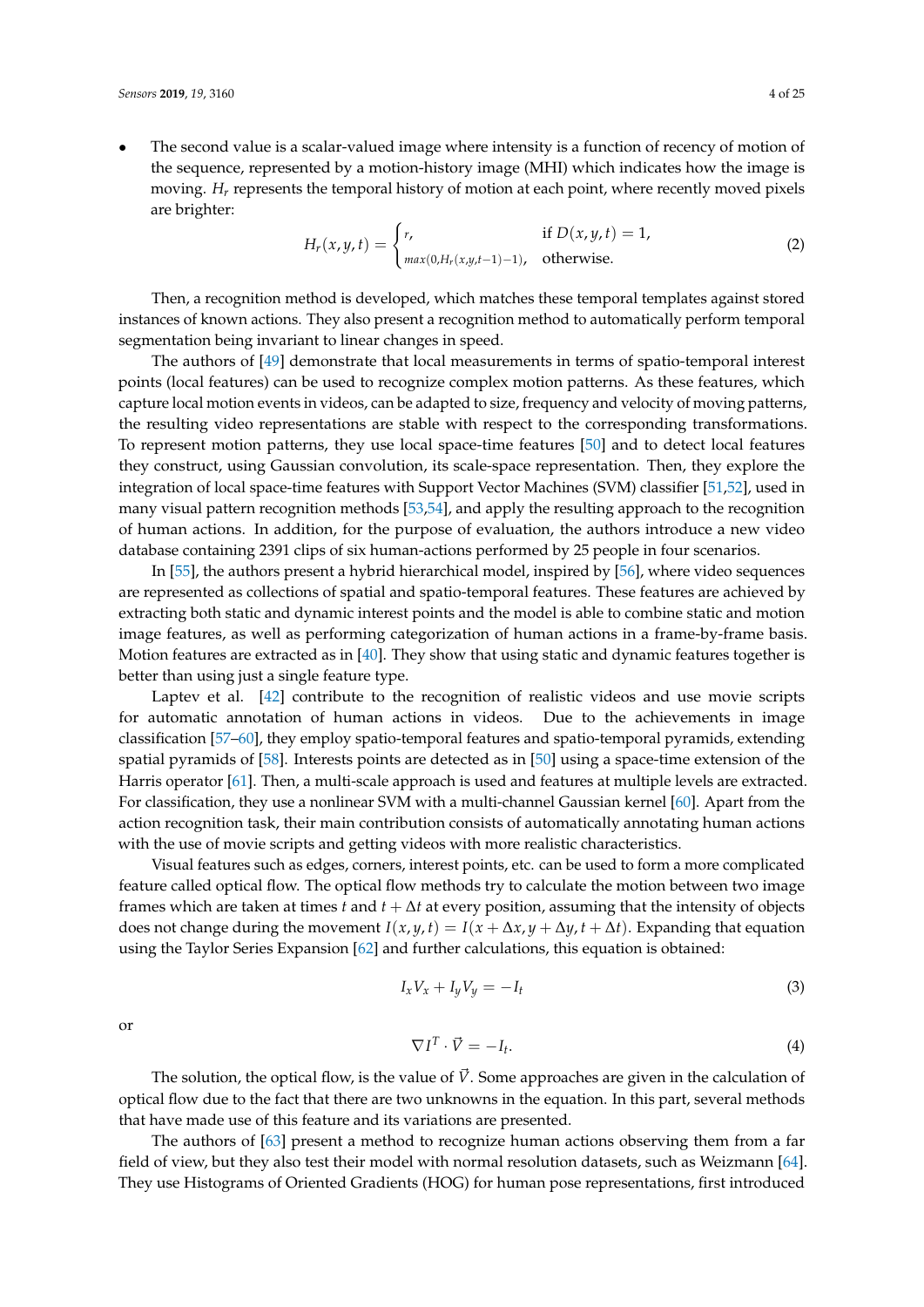in [\[65\]](#page-19-18) and successfully applied in multiple action recognition methods [\[66](#page-20-0)[–69\]](#page-20-1). They also use a time series of Histogram of Oriented Optical Flow (HOOF) to characterize human motion. To get a subset of discriminantly informative principal components (PCs), an extension of Supervised Principal Component Analysis (SPCA) [\[70\]](#page-20-2) technique is used, which tries to select a subset of PCs in order to best separate samples projected from different classes. This step significantly speeds up the run-time of recognition without sacrificing accuracy. A multi-class Support Vector Machine (SVM) classifier is trained for action classification. The classifier prediction is made by a collection of one-against-one SVM classifiers, as in the implementation of [\[71\]](#page-20-3).

In [\[46\]](#page-19-0), inspired by the success of histograms of features in object recognition, the authors propose the representation of each frame with the use of HOOF features, which are independent from the scale of the moving person and to the direction of motion. These histograms are created by computing optical flow at every frame and binning the vectors according to each primary angle. To classify HOOF time-series, they posit a generalization of the Binet–Cauchy kernels [\[72\]](#page-20-4) to nonlinear dynamical systems (NLDS), as the data that represents, for instance, that the histogram time series is non-Euclidean and needs to be modeled with nonlinear dynamical systems. The generalization is done by using a Mercer kernel [\[73\]](#page-20-5) on the output space. The Binet–Cauchy kernels are used for NDLS to perform the activity recognition and proposed HOOF features as outputs of NLDS.

The authors of [\[45\]](#page-19-19) introduce a motion descriptor based on direction of optical flow. In their method, interest silhouettes are subtracted from the background (used dataset provides foreground masks [\[64\]](#page-19-17)) and optical flow is computed using the Lucas–Kanade algorithm [\[74\]](#page-20-6). Then, before computing a direction histogram, the window is divided into eight regions. To represent the distribution of optical flow direction, they use a histogram, segmenting the direction of optical flow into eight bins. To create the motion vector, they concatenate a direction histogram of optical flow in every region. They also smooth the motion vectors to reduce motion variation and noise, and then these vectors are used for classification. K-means clustering [\[75\]](#page-20-7) is first used to group similar postures and then the classification is done by a K-NN classifier. Niebles et al. [\[55\]](#page-19-9) also used clustering but with a bag-of-words model instead of motion.

Due to the demonstration of dense trajectories being efficient video representations, in [\[76\]](#page-20-8), their performance is improved by using camera motion to correct them. The estimation of camera motion is done by matching feature points between frames using SURF (speeded up robust features) descriptors [\[77\]](#page-20-9) and dense optical flow [\[78\]](#page-20-10). A human detector [\[79,](#page-20-11)[80\]](#page-20-12) is used to remove inconsistent matches generated because of the differences of human and camera motions and, in addition, background trajectories are also removed. Motion-based descriptors, such as HOF (histogram optical flow), are significantly improved by this.

In [\[81\]](#page-20-13), the authors propose a generic temporal video segment representation method for action recognition based on optical flow concept [\[62\]](#page-19-15), with the idea that, to deal with a video-based action recognition problem, temporally represented video information is needed. In their approach, for feature detection, the Shi–Tomasi algorithm is used [\[82\]](#page-20-14), which is based on Harris corner detector [\[61\]](#page-19-14), and, to estimate optical flow, the Lucas–Kanade algorithm [\[74\]](#page-20-6) is computed. For each selected frame of the video, optical flow vectors are grouped according to their angular features. Being an optical flow histogram the most common method of optical flow based video representation, they enrich these approaches by a novel velocity concept, Weighted Frame Velocity. This concept refers to the velocity of cumulative angular grouping of a temporal video segment, which represents the motion of the frames more descriptively. Similarities in the histogram do not always mean that there are similarities in the motion, so, instead of using a histogram based approach as in [\[46,](#page-19-0)[83](#page-20-15)[–85\]](#page-20-16), vectors are grouped with respect to their angular characteristics and then summed and integrated with the new velocity concept.

The authors of [\[15\]](#page-17-13) propose a local descriptor built by optical flow vectors along the edges of the action performers. First, a foreground extraction is done by a Gaussian Mixture Model (GMM) based method [\[86\]](#page-20-17) and optical flow based technique [\[62\]](#page-19-15) in order to segment the region of interest. To represent the segmented objects, optical flow based feature vectors are computed along the boundary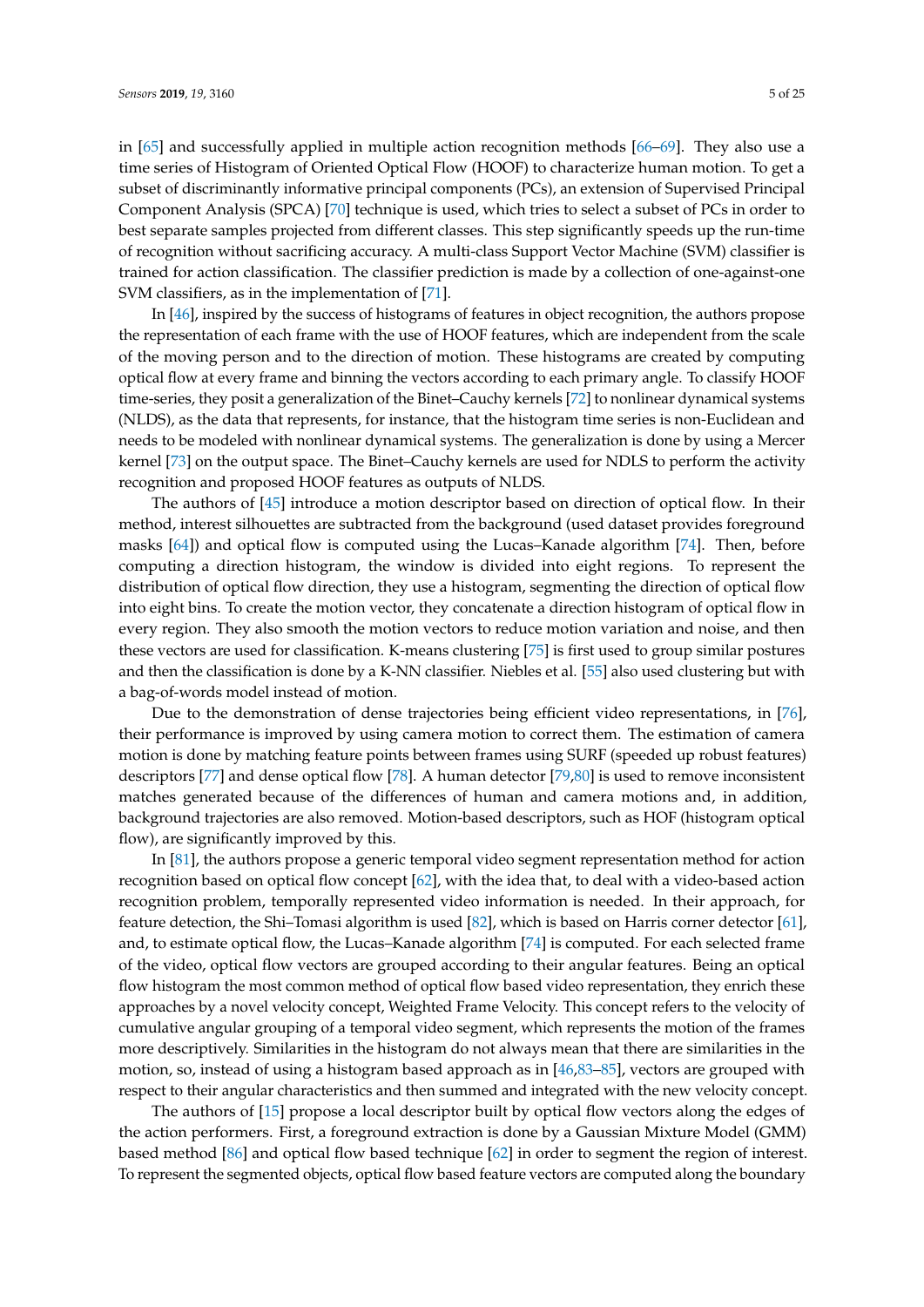using Horn and Schunck algorithm [\[62\]](#page-19-15) based optical flow extraction technique. This way, shape and instantaneous velocity information extracted from the boundaries of the action performers are incorporated in the feature set. These features are then used to feed a multi-class SVM classifier.

In [\[87\]](#page-20-18), human activities are recognized using background subtraction, HOG features and Back-Propagation Neural Network (BPNN) classifier. In this approach, background estimation is performed at first, using mean filter to obtain the background and areas of the image containing important information. Afterwards, in order to extract features to describe human motion, a histogram of oriented gradients (HOG) [\[65\]](#page-19-18) descriptor is used, with the idea that local shape information can be completely described by intensity gradients or edge directions. Finally, a BPNN is used to perform the final classification.

In Table [1,](#page-5-0) a summary of the explained methods using hand-crafted motion features is presented.

<span id="page-5-0"></span>

|                            | <b>YEAR</b> | <b>SUMMARY</b>                                                                                                             | <b>DATASET</b>                                                                                |
|----------------------------|-------------|----------------------------------------------------------------------------------------------------------------------------|-----------------------------------------------------------------------------------------------|
| Bobick et al. [47]         | 2001        | Use of motion-energy image (MEI) and<br>motion-history image (MHI).                                                        |                                                                                               |
| Schuldt et al. [49]        | 2004        | Use of local space-time features to<br>recognize complex motion patterns.                                                  | KTH Action [49]                                                                               |
| Niebles et al. [55]        | 2007        | Use of a hybrid hierarchical model,<br>combining static and dynamic features.                                              | Weizmann [64]                                                                                 |
| Laptev et al. [42]         | 2008        | Use of spatio-temporal features and extend<br>spatial pyramids to spatio-temporal<br>pyramids.                             | KTH Action [49]<br>Hollywood [42]                                                             |
| Chen et al. $[63]$         | 2009        | Use of HOG for human pose<br>representations and HOOF to characterize<br>human motion.                                     | Weizmann [64]<br>Soccer <sup>[83]</sup><br>Tower <sup>[63]</sup>                              |
| Chaudhry et al. [46]       | 2009        | Use of HOOF features by computing<br>optical flow at every frame and binning<br>them according to primary angles.          | Weizmann [64]                                                                                 |
| Lertniphonphan et al. [45] | 2011        | Use of a motion descriptor based on<br>direction of optical flow.                                                          | Weizmann [64]                                                                                 |
| Wang et al. [76]           | 2013        | Use of camera motion to correct dense<br>trajectories.                                                                     | <b>HMDB51</b> [88]<br><b>UCF101 [89]</b><br>Hollywood2 <sup>[90]</sup><br>Olympic Sports [91] |
| Akpinar et al. [81]        | 2014        | Use of a generic temporal video segment<br>representation, introducing a new velocity<br>concept: Weighted Frame Velocity. | Weizmann [64]<br>Hollywood [42]                                                               |
| Kumar et al. [15]          | 2016        | Use of a local descriptor built by optical<br>flow vectors along the edges of the action<br>performers.                    | Weizmann [64]<br>KTH Action [49]                                                              |
| Sehgal, S. [87]            | 2018        | Use of background subtraction, HOG<br>features and BPNN classifier.                                                        | Weizmann [64]                                                                                 |

| Table 1. Summary of methods using hand-crafted motion features. |  |
|-----------------------------------------------------------------|--|
|-----------------------------------------------------------------|--|

### *2.2. Depth Information Based Methods*

The interest of applying depth data captured from depth cameras for the action recognition problem has grown due to the advances of imaging technology in capturing depth information in real time, such as Microsoft Kinect [\[92\]](#page-21-4) and Intel Realsense [\[93\]](#page-21-5). In the past few decades, research of human action recognition has mainly concentrated on video sequences captured by traditional RGB cameras, but, thanks to the advances in imaging techniques, RGBD sensors are able to capture color image sequences together with depth maps in real time. Depth images are insensitive to changes in lighting conditions and provide additional body shape and motion information that can help with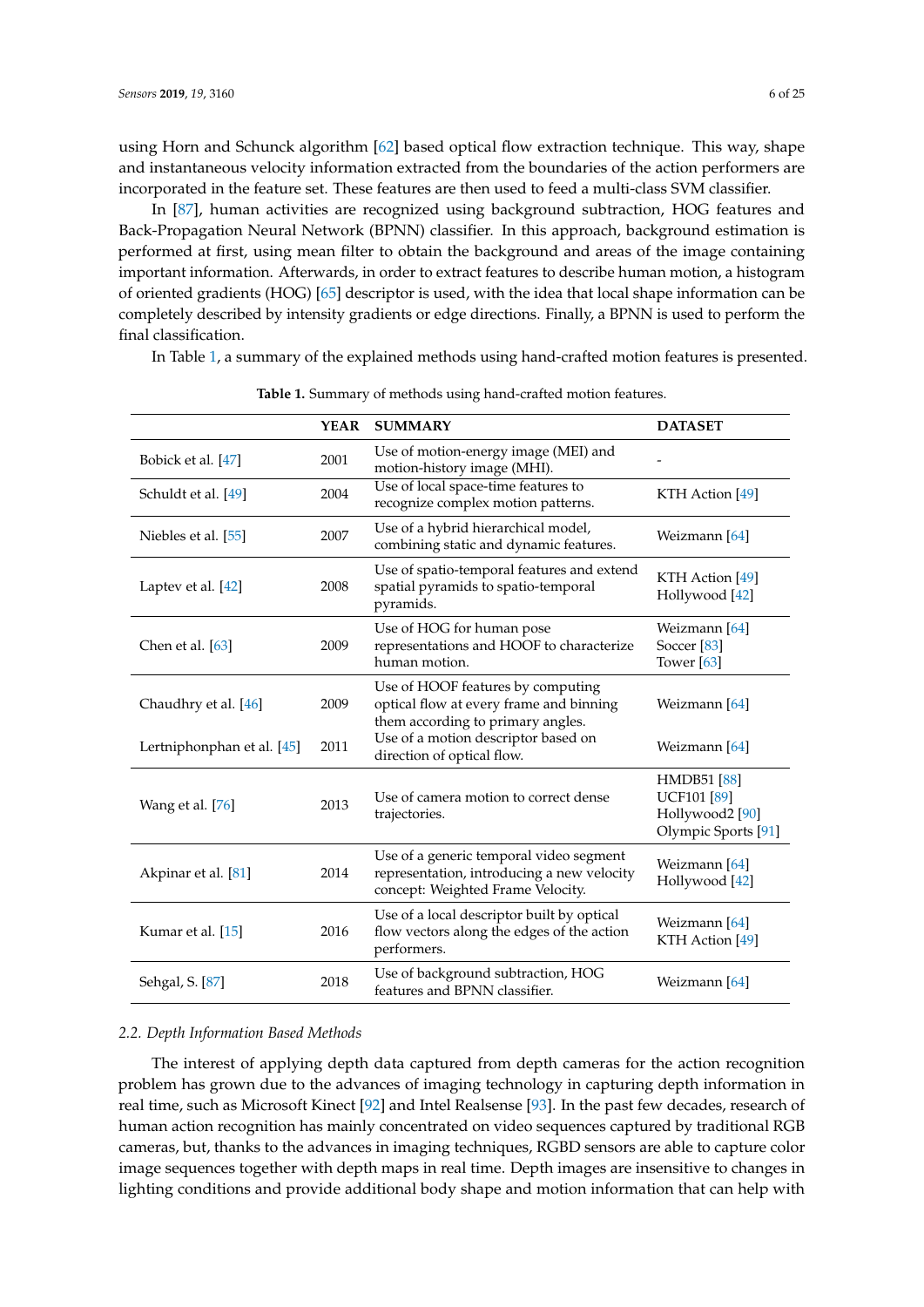distinguishing actions that generate similar projections from a single view. In this paper, some of the recent methods using depth maps are introduced. However, if more information is required, there are many other interesting methods to analyze [\[94](#page-21-6)[–97\]](#page-21-7).

In [\[98\]](#page-21-8), the authors propose the use of sequences of depth maps for action recognition, which provide additional body shape and motion information. In their approach, in order to make use of the additional body shape and motion information from depth maps, they generate Depth Motion Maps (DMM) by projecting depth maps into three ortoghonal Cartesian planes and accumulating global activities through entire video sequences. Then, a good characterization of the local appearance and shape on DMM is achieved with HOG, Histrogram of Oriented Gradients. HOG descriptors extracted from depth motion map of each projection view (front, top, side) are combined as DMM-HOG, which is used to represent the entire action video sequences. This DMM-HOG descriptor is the input to a linear SVM classifier which is used to make the recognition.

A new descriptor for activity recognition from videos obtained with a depth sensor is presented in [\[99\]](#page-21-9), called the histogram of oriented 4D surface normals (HON4D). In order to capture the complex joint shape-motion cues at the pixel level, the authors use a histogram to describe depth sequence, which captures the distribution of the surface normal orientation in 4D space of time, depth and spatial coordinates. Instead of concatenating features [\[100\]](#page-21-10), their histogram, as it operates in 4D space, captures the distribution of the changing shape and motion cues along with their correlation. The histogram is built by creating 4D projectors that represent the possible directions of the 4D normal and, as the descriptor is a representation for the entire sequence, it is robust against noise and occlusion, unlike other methods [\[101\]](#page-21-11). To quantize the 4D space, they use the vertices of a polychoron to get a more discriminative quantification.

In [\[102\]](#page-21-12), the authors present a two-layer Bag-of-Visual-Words (BoVW) model. First, they delete background clutter, so background noise is removed. In addition, foreground noise disturbances are eliminated by jointly using motion and shape information. To distinguish similar actions, motion-based STIPs (spatial-temporal interest points) and shape based STIPs are detected. They use 3DLSK, first mentioned in [\[103\]](#page-21-13), to describe local structures of motion-based STIPs, and, in order to fit better to depth data and its lack of texture or scale changes effects, they propose a multi-scale 3DLSK (M3DLSK). On the other hand, to capture spatial-temporal relationships among STIPs, they extract a spatial-temporal vector (STV) descriptor for each STIP to distinguish between different actions. Fusing both descriptors, M3DLSK and STV, a feature representation able to capture local and global motion and shape is achieved.

Satyamurthi et al. [\[104\]](#page-21-14) propose the use of depth motion maps projected on multiple directions, multi-directional projected depth motion map (MPDMM), based on depth motion maps [\[96,](#page-21-15)[98\]](#page-21-8). The proposed approach can be separated in three key components. First, they propose to extract features by converting the video sequences into frames using multi-directional projected DMM. The input 3D depth action video is projected into a set of 2D maps according to a set of planes and directions. After calculating the motion energy of each projected map, this is concatenated through entire video sequences to get the MPDMM model. Second, features are extracted from MPDMM model, on the basis of conventional texture-based Local Binary Patterns (LBP) descriptors [\[105\]](#page-21-16). The MPDMM image is processed with the LBP technique by thresholding the neighborhood of each pixel and outputting the result as a series of binary numbers that are then used as a statistical measure forming a histogram. Third, the kernel-based Extreme Learning Machine (ELM) [\[106\]](#page-21-17) with a radial basis function kernel is applied to perform the classification.

In Table [2,](#page-7-0) a summary of the explained depth information based methods is presented.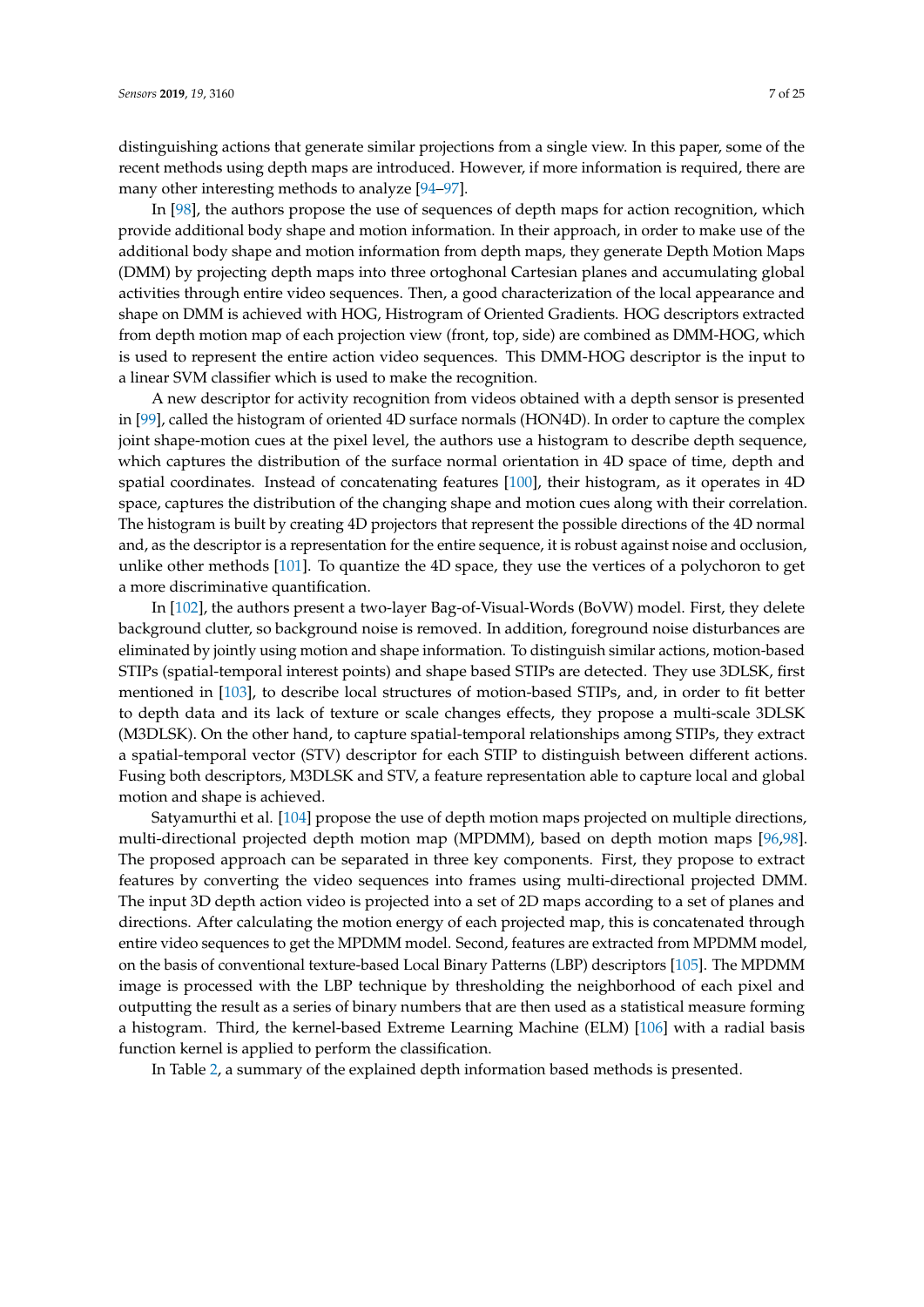<span id="page-7-0"></span>

|                          | YEAR | <b>SUMMARY</b>                                                                                           | <b>DATASET</b>                                                                               |
|--------------------------|------|----------------------------------------------------------------------------------------------------------|----------------------------------------------------------------------------------------------|
| Yang et al. [98]         | 2012 | Use of Depth Motion Maps (DMM),<br>combining them with HOG descriptors.                                  | MSRAction3D [107]                                                                            |
| Oreifej et al. [99]      | 2013 | Use of histogram of oriented 4D surface<br>normals (HON4D) descriptor.                                   | MSRAction3D [107]<br>MSRGesture3D [108]<br>3D Action Pairs [99]                              |
| Liu et al. $[102]$       | 2018 | Use of a two-layer BoVW model, using<br>motion-based and shape-based STIPs to<br>distinguish the action. | MSRAction3D [107]<br>UTKinect-Action [109]<br>MSRGesture3D [108]<br>MSRDailyActivity3D [100] |
| Satyamurthi et al. [104] | 2018 | Use of multi-directional projected depth<br>motion maps (MPDMM).                                         | MSRAction3D [107]<br>MSRGesture3D [108]                                                      |

**Table 2.** Summary of depth information based methods.

#### *2.3. Deep Learning Based Methods*

After being a breakthrough in image classification, it was a matter of time to start using deep learning for video-based activity recognition. Although great advances have been made and state-of-the-art results have been achieved, the level of image classification has not been reached yet.

In 2014, a paper was released [\[110\]](#page-22-1) encouraged by the results of *Convolutional Neural Networks* (*CNNs*) [\[111\]](#page-22-2) for image recognition problems [\[112](#page-22-3)[–115\]](#page-22-4). Using a 1M videos dataset, they studied different ways for extending the connectivity of a CNN in a time domain in order to take advantage of local spatio-temporal information. They proposed three connectivity patterns: Early Fusion, Late Fusion and Slow Fusion. The Early Fusion extension combines information across an entire time window immediately on the pixel level. The Late Fusion model places two separate single-frame networks with shared parameters a distance of 15 frames apart and then merges the two streams in the first fully connected layer. This way motion can not be detected until the fully connected layer, which compares both outputs to compute global motion. The Slow Fusion model slowly fuses temporal information throughout the network such that higher layers get access to progressively more global information in both spatial and temporal dimensions. For optimization, Downpour Stochastic Gradient Descent [\[116\]](#page-22-5) is used. The results show that a slow fusion model performs better than the early and late fusion alternatives. They also find out that a single-frame model already displays very strong performance, suggesting that local motion may not be critically important.

In the same year as the previous paper, another work was published [\[117\]](#page-22-6) that has been the reference of later publications. Simonyan et al. propose a two-stream Convolutional Neural Network architecture that incorporates spatial and temporal networks. Videos can naturally be decomposed into spatial and temporal components. The spatial part provides information about scenes and objects of the video, taking as input a single frame. Nevertheless, the temporal part, which consists of stacked optical flow vectors, shows the movement of the observer (the camera) and the objects in the form of motion across the frames. This way, the authors divide the architecture into two streams. Each stream is implemented using a deep ConvNet [\[118\]](#page-22-7); softmax scores are combined by late fusion using a SVM [\[119\]](#page-22-8) or averaging. It seems that training a temporal network with optical flow improves the training of just stacked frames as in [\[110\]](#page-22-1). However, compared to the shallow representation of [\[76\]](#page-20-8), there are some things to improve yet.

After these two publications, and taking them as a starting point, deep learning has continued to be used for activity recognition, mainly with Convolutional Neural Networks (CNN) and Long Short-Term Memory (LSTM) [\[120\]](#page-22-9).

In [\[121\]](#page-22-10), the authors investigate if recurrent models are effective for tasks involving sequences. They propose a Long-term Recurrent Convolutional Network (LRCN) and demonstrate the value of these models for activity recognition. The LSTM unit they use is as the one described in [\[122\]](#page-22-11). Compared to previous models, recurrent convolutional models learn compositional representations in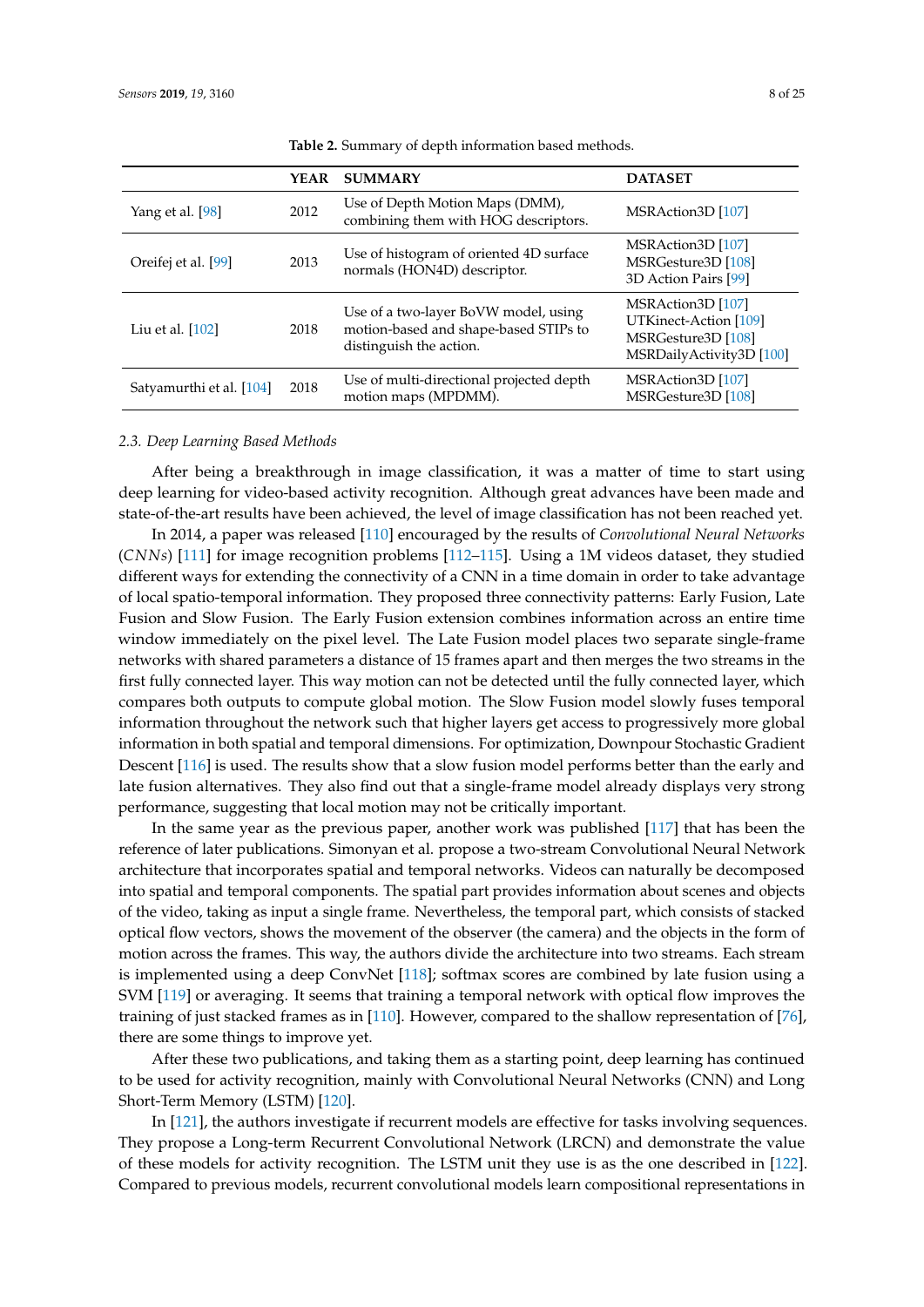account parameters of the visual domain.

Wang et al. in their work [\[123\]](#page-22-12) presented very deep two-stream ConvNets in order to improve the results of recent architectures [\[117\]](#page-22-6) getting closer to image domain deep models. Apart from using two known architectures, GoogLeNet [\[124\]](#page-22-13) and VGGNet-16 [\[125\]](#page-22-14), they use 10-frame stacking of optical flow for the temporal network and a single frame image for the spatial network. As the training datasets are small, the model is initialized by pre-training it with ImageNet and, to avoid over-fitting, dropout and data augmentation techniques are used. They proposed two new data augmentation methods: one of them consists of cropping four corners and one center of the images and, in the other, multi-scale cropping is used.

In [\[126\]](#page-22-15), trajectory-pooled deep-convolutional descriptor (TDD) is introduced, which combines the works of [\[76](#page-20-8)[,117\]](#page-22-6). The authors first train two-stream ConvNets and use them as feature extractors to achieve convolutional spatial and temporal feature maps from the learned networks. With the improved trajectories method, a set of point trajectories are detected and, using trajectory pooling, TDD descriptors are created based on normalized convolutional feature maps and these trajectories, as in Equation [\(5\)](#page-8-0):

<span id="page-8-0"></span>
$$
D(T_k, \widetilde{C}_m^a) = \sum_{p=1}^P \widetilde{C}_m^a(\overline{(r_m \times x_p^k)}, \overline{(r_m \times y_p^k)}, z_p^k), \tag{5}
$$

where  $T_k$  is a trajectory,  $\widetilde{C}_m^a$  is a *m*th layer normalized feature map,  $(x_p^k, y_p^k, z_p^k)$  is the *p*th point position of video coordinates of  $T_k$  trajectory and  $r_m$  is the *m*th layer map size ratio,  $(\cdot)$  being the rounding operation. Fisher vector representation is used to bring together TDDs over the whole video and, finally, an SVM classifier does the recognition.

Although having some similarities with previous works [\[110](#page-22-1)[,117\]](#page-22-6), in [\[127\]](#page-22-16), Tran et al., instead of using 2D convolutions across frames, use 3D convolutions and 3D pooling, propagating temporal information across all the layers in the network. They propose a simple yet effective approach for spatio-temporal feature learning using deep three-dimensional, convolutional networks trained on a large scale supervised video dataset. They show that 3D ConvNets [\[110](#page-22-1)[,128\]](#page-22-17) with a linear classifier are more suitable for spatio-temporal feature learning than 2D ConvNets and that the model performs even better additionally using hand-crafted features like iDT [\[76\]](#page-20-8).

In the work by Feichtenhofer et al. [\[129\]](#page-22-18), the authors add two ideas to the two-stream architecture of [\[117\]](#page-22-6). They show that it is important to associate spatial feature maps of a particular area to temporal feature maps for that corresponding region. The spatial and temporal networks are fused at an early level, so, rather than fusing at the softmax layer, they are fused at a convolutional layer. The fusion can be made in different ways and, in [\[130\]](#page-23-0), Yue-Hei et al. evaluate many other methods to combine two-stream ConvNets over time. The architecture they propose does not increase the number of parameters significantly compared to previous methods and their results are improved by adding also iDT features [\[76\]](#page-20-8).

Wang et al. also improved the two streams architecture in their work [\[131\]](#page-23-1), presenting a long-rate temporal structure model, the Temporal Segment Network (TSN). Most of the previous works were not able to incorporate long-range temporal structures, but their model combines a sparse temporal sampling strategy and video-level supervision to enable efficient and effective learning using the whole action video. Another problem they wanted to deal with was over-fitting because, due to the difficulty of collecting data, the available datasets were limited. They use different techniques to avoid the risk of over-fitting: batch normalization [\[132\]](#page-23-2), dropout [\[133\]](#page-23-3) and pre-training. The authors also evaluate the model using four different input modalities: optical-flow, warped optical-flow, RGB and RGB difference, the last one inspired by [\[134\]](#page-23-4).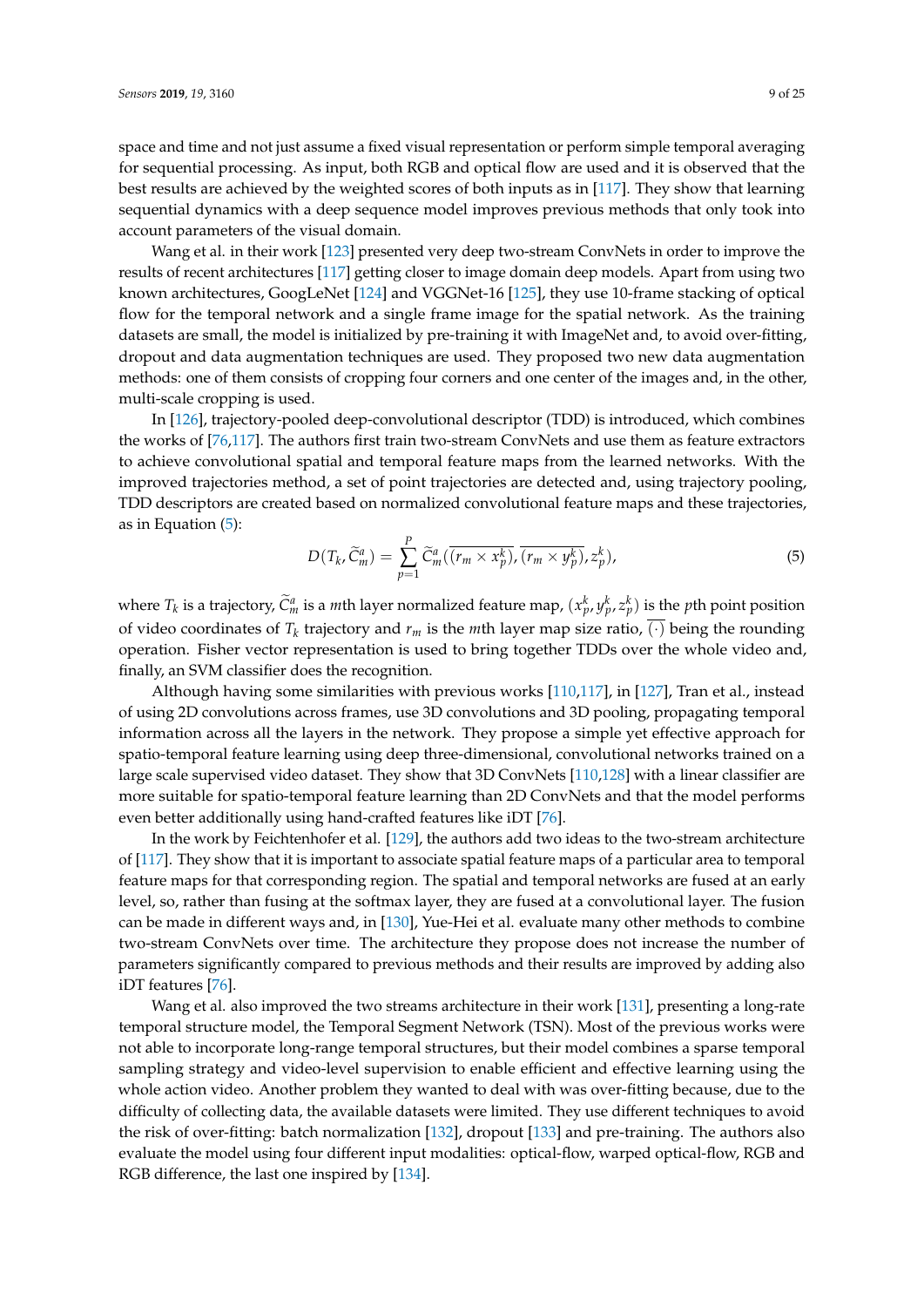Bilen et al. [\[135\]](#page-23-5) presented the concept of dynamic image, which summarizes a video into just a single RGB image by applying rank pooling on the images of a video. This way, image classification CNNs can be used directly, as the input is an image. The idea of reducing the whole video to a single image is taken from [\[136\]](#page-23-6). In their experiments, two scenarios were considered: getting a single dynamic figure from a video or getting several dynamic images from each video, the second approach is thought to deal with the lack of training videos. Then, dynamic feature maps are obtained by adding a new temporal layer to the CNN and a pre-trained CaffeNet [\[137\]](#page-23-7) model is used to initialize the network.

In 2017, Carreira et al. [\[138\]](#page-23-8) presented a new architecture that uses two different 3D networks for both streams of a two-stream architecture [\[117\]](#page-22-6), called Two-Stream Inflated 3D ConvNet (I3D). It is based on 2D ConvNet inflation, expanding filters and pooling kernels of very deep image classification ConvNets into 3D, leading to very deep spatio-temporal classifiers and making it possible to learn spatio-temporal feature extractors from videos. In basic two-stream architectures the spatial stream is formed by single frames; however, in I3D, the spatial stream input consists of frames stacked in time dimension. Apart from the new model, the main contribution of this paper is a new dataset for action recognition, the Kinetics Human Action Video dataset, which is two orders of magnitude larger than previous datasets with 400 actions and more than 400 clips per action collected from YouTube. They also showed that, when pre-training on Kinetics, results of I3D models are improved.

Later in 2018, [\[139\]](#page-23-9) improved the performance of [\[121\]](#page-22-10) by using lower spatial resolution and longer clips to keep the complexity of networks tractable while dealing with the inability to capture long range temporal information. They consider space-time convolutional neural networks [\[127](#page-22-16)[,128](#page-22-17)[,140\]](#page-23-10) and study architectures with long-term temporal convolutions (LTC), which are used to learn video representations. As in [\[121\]](#page-22-10), different low-level representations are studied: RGB and optical flow. Their experiments confirm the advantage of motion-based representations and highlight the importance of good quality motion estimation for learning efficient representations for human action recognition.

Ullah et al. [\[141\]](#page-23-11) proposed an action recognition method by processing the video data using convolutional neural networks (CNN) and deep bidirectional LSTM (DB-LSTM) networks [\[142\]](#page-23-12). On the one hand, in order to reduce complexity and redundancy, deep features are extracted from every six frames of a video using pre-trained AlexNet [\[112\]](#page-22-3). Then, the sequential information among frame features is learned using an DB-LSTM network, where multiple layers are stacked together in both forward pass and backward pass of DB-LSTM to increase its depth. The video is analyzed in N chunks and N depends on processing time interval T. The final output is the combination of small chunks outputs. As the video is processed and features are analyzed for a certain time interval, the proposed method is able to learn long sequences and recognize actions in long videos.

Wang et al. [\[143\]](#page-23-13) proposed a discriminative pooling based on the idea that, among the frames, not all of them have the same importance and a few are those that provide characteristic information about the action [\[144\]](#page-23-14); some of the features in one sequence are indeed useful, while the rest are not. Taking all the CNN features as positive (containing good and bad features) and the known background or noisy frames as negative, a nonlinear hyperplane that differentiates the discriminative features from the rest is learned to make the separation. The decision boundary of the classifier thus learned is then used as a descriptor for the entire video sequence, which they call the SVM Pooled (SVMP) descriptor. Thus, they formulate an efficient solver that learns these hyperplanes per video and the corresponding action classifiers over the hyperplanes. This pooling scheme is end-to-end trainable within a deep framework.

The authors of [\[145\]](#page-23-15) presented the first end-to-end convNets which admit videos of arbitrary size and length. After seeing that 3D convolutional networks have achieved good results in action recognition, they decided to delete two of the requirements that existing convNets had: fixed size and length input videos were required, which reduce the quality of video analysis. Basically, each video is decomposed into spatial and temporal shots and, for both pieces of information, the same process is computed. A spatial temporal pyramid pooling (STPP) convNet is first used to extract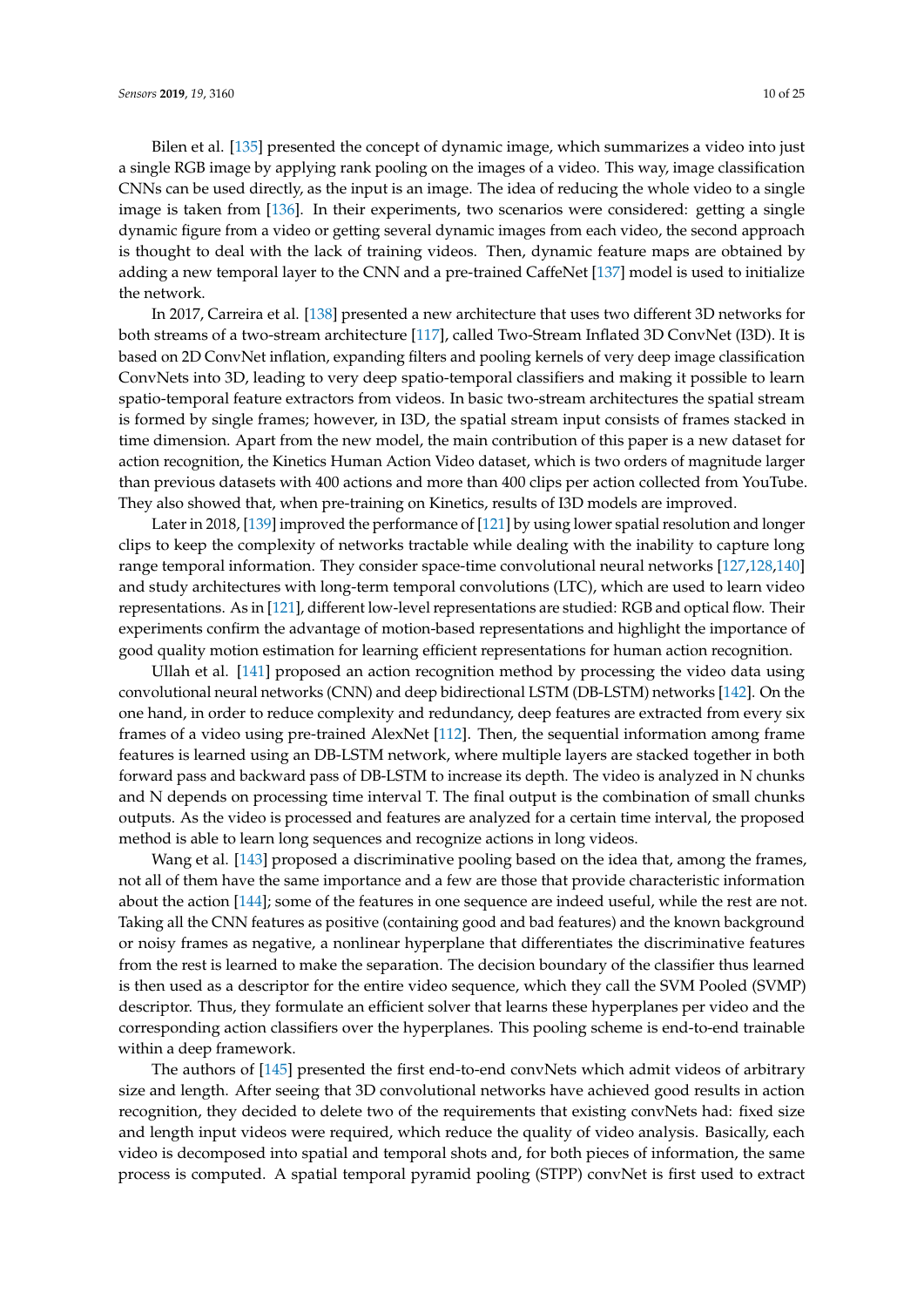equal-dimensional descriptors from variable-sized frame sequences. Then, a Long Short-Term Memory (LSTM) or a CNN-E model is used to recognize the actions from these descriptors. Finally, both streams (spatial and temporal) are combined by a late fusion.

In Table [3,](#page-10-0) a summary of the deep learning based methods explained is presented.

<span id="page-10-0"></span>

|                                         | YEAR         | <b>SUMMARY</b>                                                                                                                                                                                      | <b>DATASET</b>                                                                       |
|-----------------------------------------|--------------|-----------------------------------------------------------------------------------------------------------------------------------------------------------------------------------------------------|--------------------------------------------------------------------------------------|
| Karpathy et al.<br>$[110]$              | 2014         | Use of different connectivity patterns for CNNs: early<br>fusion, late fusion and slow fusion.                                                                                                      | Sports-1M<br>[110] UCF101<br>[89]                                                    |
| Simonyan et al.<br><sup>117</sup>       | 2014         | Use of a two-stream CNN architecture, incorporating<br>spatial and temporal networks.                                                                                                               | <b>UCF101</b> [89]<br><b>HMDB51</b> [88]                                             |
| Donahue et al.<br>$[121]$               | 2015         | Use of a Long-term Recurrent Convolutional Network<br>(LRCN) to learn compositional representations in space<br>and time.                                                                           | <b>UCF101</b> [89]                                                                   |
| Wang et al. [123]                       | 2015         | Use of very deep two-stream convNets, using stacked<br>optical flow for temporal network and a single frame<br>image for spatial network.                                                           | <b>UCF101</b> [89]                                                                   |
| Wang et al. [126]                       | 2015         | Use of trajectory-pooled deep-convolutional descriptor<br>(TDD).                                                                                                                                    | <b>UCF101</b> [89]<br><b>HMDB51</b> [88]                                             |
| Tran et al. [127]                       | 2015         | Use of deep 3D convolutional networks, which are better<br>for spatio-temporal feature learning.                                                                                                    | <b>UCF101</b> [89]                                                                   |
| Feichtenhofer et al.<br>$[129]$         | 2016         | Use of two-stream architecture associating spatial feature<br>maps of a particular area to temporal feature maps of that<br>region and fusing the networks at an early level.                       | <b>UCF101</b> [89]<br><b>HMDB51</b> [88]                                             |
| Wang et al. [131]<br>Bilen et al. [135] | 2016<br>2016 | Use of Temporal Segment Network (TSN) to incorporate<br>long-range temporal structures avoiding overfitting.<br>Use of image classification CNNs after summarizing the<br>videos in dynamic images. | <b>UCF101</b> [89]<br><b>HMDB51</b> [88]<br><b>UCF101</b> [89]<br><b>HMDB51</b> [88] |
| Carreira et al.<br>$[138]$              | 2017         | Use of two-stream Inflated 3D ConvNet (I3D), using two<br>different 3D networks for both streams of a two-stream<br>architecture.                                                                   | <b>UCF101</b> [89]<br><b>HMDB51</b> [88]                                             |
| Varol et al. [139]                      | 2018         | Use of space-time CNNs and architectures with long-term<br>temporal convolutions (LTC), using lower spatial<br>resolution and longer clips.                                                         | <b>UCF101</b> [89]<br><b>HMDB51</b> [88]                                             |
| Ullah et al. [141]                      | 2018         | Use of CNNs to reduce complexity and redundancy and<br>deep bidirectional LSTM (DB-LSTM) to learn sequential<br>information among frame features.                                                   | <b>UCF101</b> [89]<br><b>HMDB51</b> [88]<br>YouTube<br>actions $[146]$               |
| Wang et al. [143]                       | 2018         | Use of a discriminative pooling, taking into account that<br>just a few frames provide characteristic information about<br>the action.                                                              | <b>HMDB51</b> [88]                                                                   |
| Wang et al. [145]                       | 2018         | Use of convNets which admit videos of arbitrary size and<br>length, using first a STPP and a LSTM (or CNN-E) then.                                                                                  | <b>UCF101</b> [89]<br><b>HMDB51</b> [88]<br><b>ACT</b> [147]                         |

**Table 3.** Summary of deep learning based methods.

Finally, in order to compare the presented techniques briefly, some advantages and disadvantages are presented in Table [4.](#page-11-1)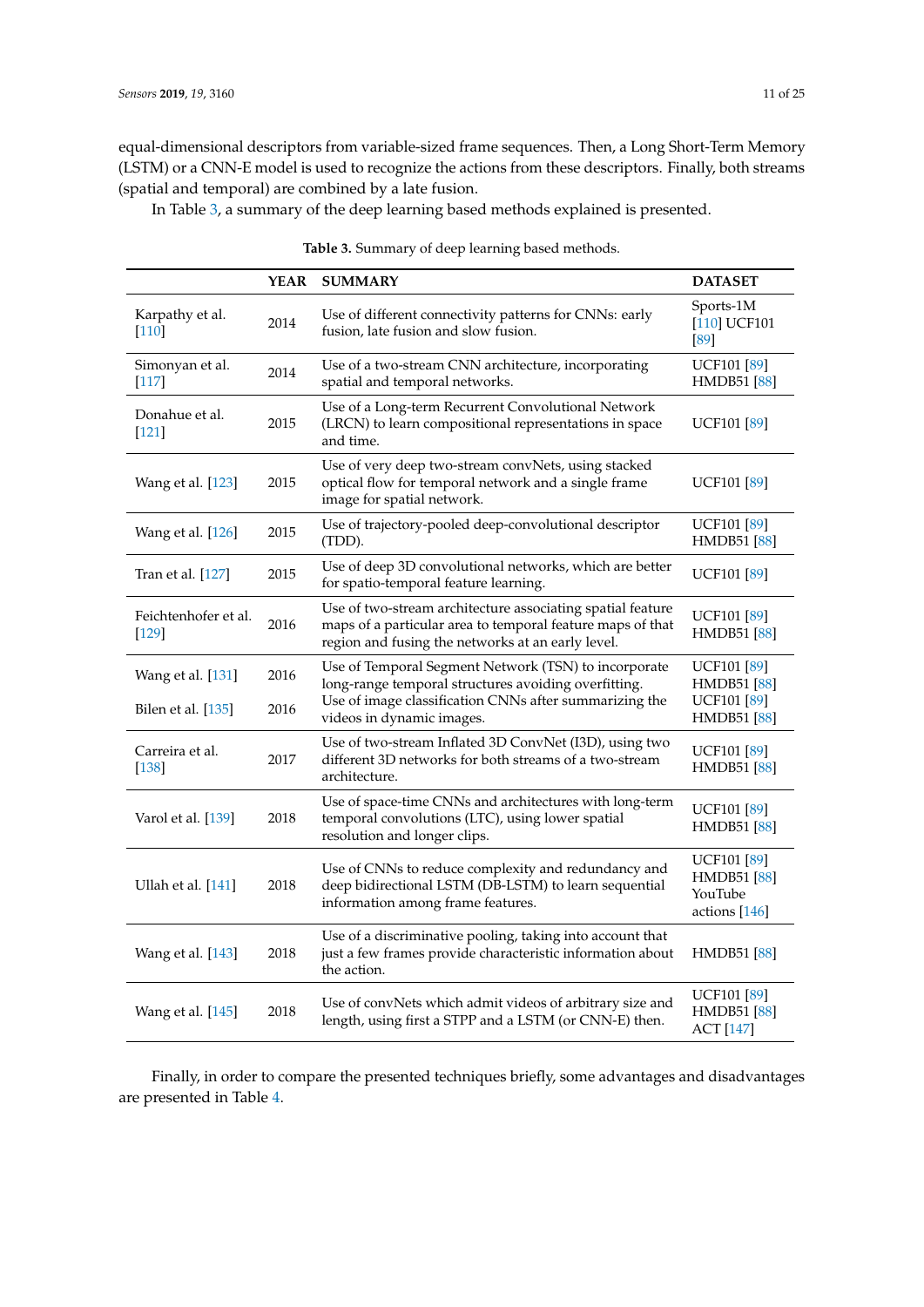<span id="page-11-1"></span>

|                                 | Advantages                                                                                                                                                                                                                                                                                                                                               | <b>Disadvantages</b>                                                                                                                                                                      |
|---------------------------------|----------------------------------------------------------------------------------------------------------------------------------------------------------------------------------------------------------------------------------------------------------------------------------------------------------------------------------------------------------|-------------------------------------------------------------------------------------------------------------------------------------------------------------------------------------------|
| Hand-crafted<br>motion features | - There is no need of a large amount<br>of data for training.<br>- It is simple and unambiguous to<br>understand the model and analyze<br>and visualize the functions.<br>- The features used to train the<br>model are explicitly known.                                                                                                                | - Usually these features are not<br>robust.<br>- They can be computationally<br>intensive due to the high<br>dimensions.<br>- The discriminative power is<br>usually low.                 |
| Depth information               | - The 3D structure information of the<br>image that depth sensors provide<br>is used to recover postures and<br>recognize the activity.<br>- The skeletons extracted from depth<br>maps are precise.<br>- Depth sensors can work in darkness.                                                                                                            | - Depth maps have no texture,<br>making it difficult to apply local<br>differential operators.<br>- The global features can be unsettled<br>because depth maps may contain<br>occlusions. |
| Deep Learning                   | - There is no need of expert knowledge<br>to get suitable features, reducing the<br>effort of feature extraction.<br>- Instead of designing them manually,<br>features are automatically learned<br>through the network.<br>- Deep neural networks can extract<br>high-level representation in deep layer,<br>making it more suitable for complex tasks. | - Need to collect massive data,<br>consequently there is a lack of<br>data sets.<br>- Time consuming.<br>- Problem of models capability of<br>generalization.                             |

**Table 4.** Advantages and disadvantages of presented techniques.

## <span id="page-11-0"></span>**3. Benchmark Datasets**

Although there is not a standard benchmark in activity recognition, there are some datasets that are being considered as reference ones [\[148\]](#page-23-18). As it has been mentioned above, due to the complexity of collecting data, the available datasets are limited. In this section, the most used datasets are presented.

## *3.1. UCF-101*

UCF101 [\[89,](#page-21-1)[149\]](#page-23-19) is an action recognition dataset of realistic action videos. It is composed of 13,320 videos with 101 action categories and 27 h of video data. This dataset is an extension of the UCF50 [\[150\]](#page-24-0) dataset that has 50 action categories.

The videos have been collected from YouTube, making the dataset realistic, and it provides a great variety of videos with different objects, camera motion, background, lighting, viewpoint, etc. Based on those features, videos are gathered into 25 groups (4–7 videos per action in each group) with videos sharing some of the features, as background, for example.

The 101 categories can be divided in five main groups:

- 1. Human–Object Interaction: twenty categories.
- 2. Body-Motion Only: sixteen categories.
- 3. Human–Human Interaction: five categories.
- 4. Playing Musical Instruments: ten categories.
- 5. Sports: fifty categories.

## *3.2. HMDB51*

HMDB51 [\[88,](#page-21-0)[151\]](#page-24-1) is another action recognition database that collects videos from various sources, mainly from movies but also from public databases such as YouTube, Google and Prelinger Archives.

It consists of 6849 videos with 51 action categories and a minimum of 101 clips belong to each category. The action categories can be divided as well in five main groups: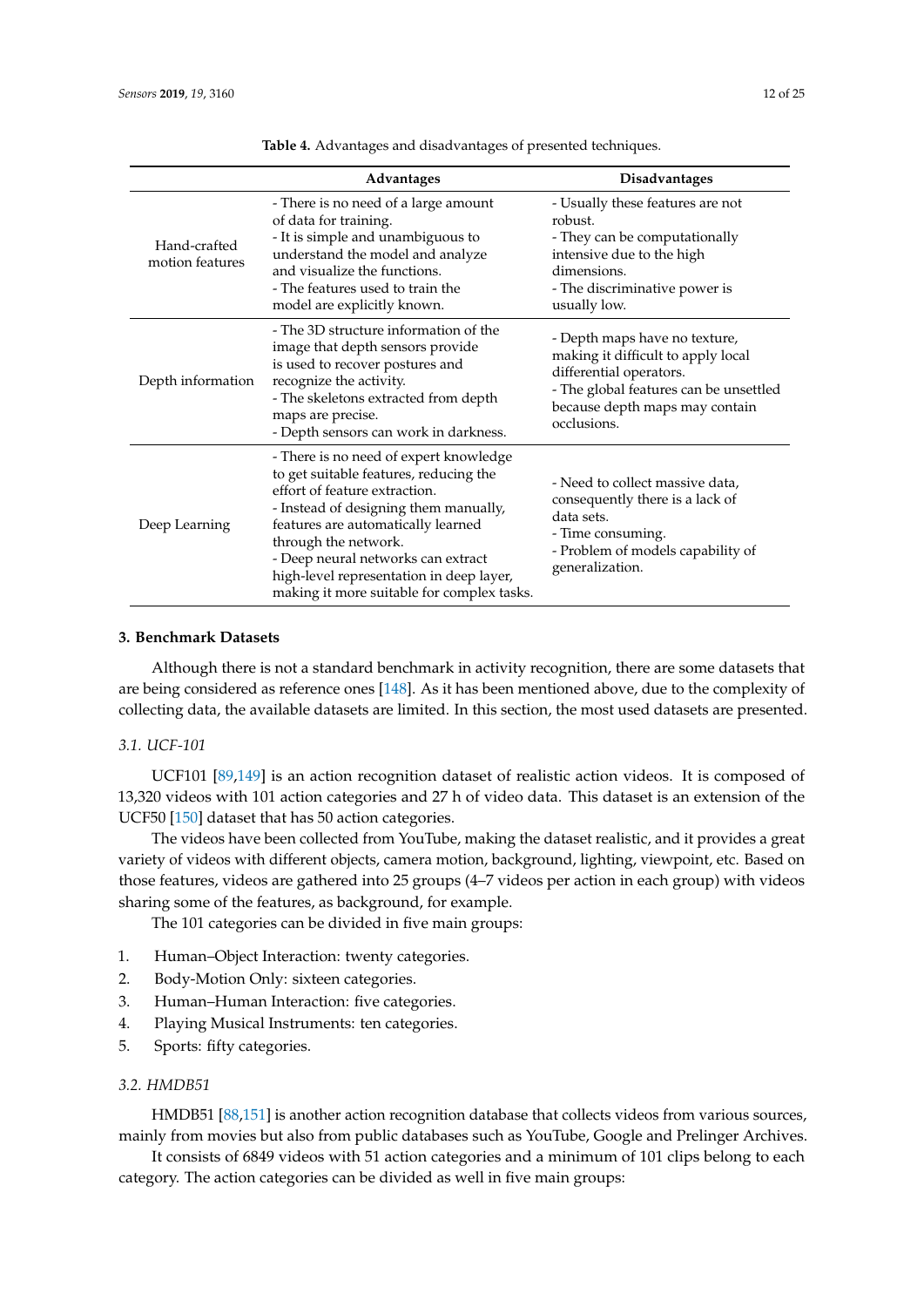- 1. General facial actions: smile, laugh, chew, talk.
- 2. Facial actions with object manipulation: smoke, eat, drink.
- 3. General body movements: cartwheel, clap hands, climb, climb stairs, dive, fall on the floor, backhand flip, handstand, jump, pull up, push up, run, sit down, sit up, somersault, stand up, turn, walk, wave.
- 4. Body movements with object interaction: brush hair, catch, draw sword, dribble, golf, hit something, kick ball, pick, pour, push something, ride bike, ride horse, shoot ball, shoot bow, shoot gun, swing baseball bat, sword exercise, throw.
- 5. Body movements for human interaction: fencing, hug, kick someone, kiss, punch, shake hands, sword fight.

Apart from the action label, other meta-labels are indicated in each clip. These labels provide information about some features describing properties of the clip, such as camera motion, lighting conditions, or background. As videos are taken from movies or YouTube, the variation of features is high and that extra information can be useful. In addition, the quality of the videos has been measured (*good*, *medium*, *bad*), and they are rated depending on whether body parts vanish while action is executed or not.

## *3.3. Weizmann*

Before the two previous databases were created, many methods used the Weizmann [\[152\]](#page-24-2) database published by [\[64\]](#page-19-17) to evaluate the performance of their contributions. It provides 90 low-resolution (180  $\times$  144, deinterlaced 50 fps) video sequences. These clips show 10 different actions performed by nine different people. These are the actions that appear in the database: *run, walk, skip, jumping-jack (jack), jump-forward-on-two-kegs (jump), jump-in-place-on-two-legs (pjump), side-gallop (side), wave-two-hands (wave2), wave-one-hand (wave1)* and *bend*. Background and the viewpoint are statics.

#### *3.4. MSRAction3D*

In 2010, as there was no public benchmark database, the authors in [\[107\]](#page-21-18) published the database called MSRAction3D [\[153\]](#page-24-3) which provided the sequences of depth maps captured by a depth camera. The dataset contains twenty actions: *high arm wave, horizontal arm wave, hammer, hand catch, forward punch, high throw, draw x, draw tick, draw circle, hand clap, two hand wave, side-boxing, bend, forward kick, side kick, jogging, tennis swing, tennis serve, golf swing, pick up* and *throw*. Seven different individuals performed each action three times, facing the camera during the performance. The depth maps have a size of  $640 \times 480$  and they were captured at about 15 frames per second (fps) by a depth camera with infra-red light structure.

#### *3.5. ActivityNet*

The authors of [\[154\]](#page-24-4) presented in 2015 the ActivityNet [\[155\]](#page-24-5) database. It is composed of 203 different classes with an average of 137 videos per class and a total of 648 video hours. The videos were obtained from online video sharing sites and they are around 5–10 min long. Half of the videos are in HD resolution ( $1280 \times 720$ ) and most of them have a frame rate of 30 fps.

The aim of this database is to collect activities of humans daily life and it has a hierarchical structure, organizing the activities according to social interactions and where they take place.

#### *3.6. Something Something*

Later, in 2017, the authors of [\[156\]](#page-24-6) introduced the "Something Something" [\[157\]](#page-24-7) dataset. The first version of the database consists of 108,499 videos belonging to 174 different labels with 23,137 distinct object names. The length of the videos variate between 2 and 6 s and they have a height of 100 px and variable width. Labels are textual descriptions such as "Putting *something* next to *something*"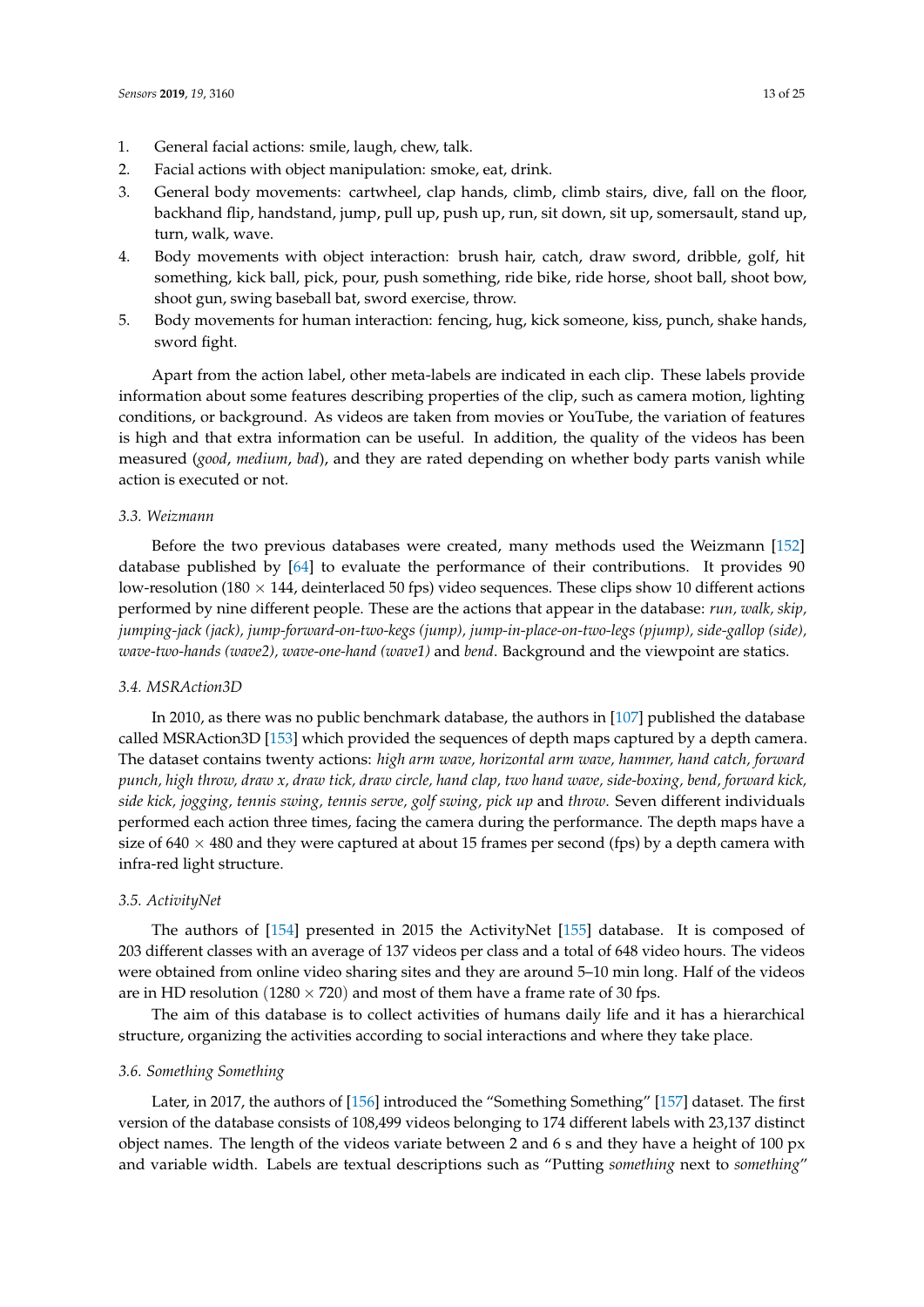where *something* refers to an object name. This database is already split into train, validation and test, containing 86,017, 11,522 and 10,960 videos, respectively.

However, there has been a second release of the dataset and now it contains 220,847 videos, 168,913 for the training set, 24,777 for the validation set and 27,157 for the test set. The number of labels remains the same, but there are additional object annotations now. Moreover, the pixel resolution has increased from 100 px to 240 px.

#### *3.7. Sports-1M*

In [\[110\]](#page-22-1), Karpathy et al. presented a new database, Sports-1M [\[158\]](#page-24-8), which contains 1,133,158 video URLs with 487 automatically annotated different labels. YouTube Topics API was used to do the annotation. There are around 1000–3000 videos per class and some of them, nearly the 5%, are labelled with more than one class.

Nowadays, the YouTube-8M [\[159\]](#page-24-9) dataset is also available and the Sports-1M dataset is included in it. This dataset is composed of videos from 3862 labels and it contains 350,000 h of video. In this case, each video has an average of three labels.

#### *3.8. AVA*

The authors of [\[160\]](#page-24-10) presented AVA [\[161\]](#page-24-11), a video dataset of spatio-temporally localized Atomic Visual Actions. This dataset consists of 430 movie clips of 15 min length annotated with 80 actions (14 poses, 17 person–person, 49 person–object). There are 386,000 labelled segments, 614,000 labelled bounding boxes and 81,000 person tracks, with a total of 1.58M labelled actions, with multiple labels per person occurring frequently.

Every person of the scene is localized by a bounding box and labels are assigned according to the action performed by the actor. Each scene can have more than a label, one of them corresponds to the actor's pose and additional labels which correspond to person–object or person–person interactions can be assigned. A frame containing more than one actor is labelled separately for each person of the scene.

<span id="page-13-0"></span>To finish, in Table [5,](#page-13-0) a summary of the explained datasets is introduced, in order to present the information more clearly.

|                     | # Classes | # Videos  | $#$ Actors | Resolution                    | Year |
|---------------------|-----------|-----------|------------|-------------------------------|------|
| Weizmann            | 10        | 90        | 9          | $180 \times 144$              | 2005 |
| MSRAction3D         | 20        | 420       |            | $640 \times 480$              | 2010 |
| HMDB51              | 51        | 6849      |            | $320 \times 240$              | 2011 |
| UCF50               | 50        | 6676      | -          |                               | 2012 |
| <b>UCF101</b>       | 101       | 13,320    |            | $320 \times 240$              | 2012 |
| Sports-1M           | 487       | 1,133,158 |            |                               | 2014 |
| ActivityNet         | 203       | 27,801    |            | $1280 \times 720$             | 2015 |
| Something Something | 174       | 220,847   |            | (Variable width) $\times$ 240 | 2017 |
| <b>AVA</b>          | 80        | 430       |            |                               | 2018 |

**Table 5.** Summary of the presented datasets.

## **4. Results**

To better analyze the explained methods and the contributions of each one of them, the results obtained for mentioned datasets are compared. For each method, the achieved accuracy values for different datasets are shown, together with the reference to the original article where they have been proposed.

On the one hand, in Table [6,](#page-14-0) results for depth information based methods can be observed. These methods use the MSRAction3D as benchmarks because the input they need is different from other models. Regarding the methods used with the MSRAction3D database, the best result of the presented methods is achieved by [\[102\]](#page-21-12), as it can be seen in Table [6.](#page-14-0)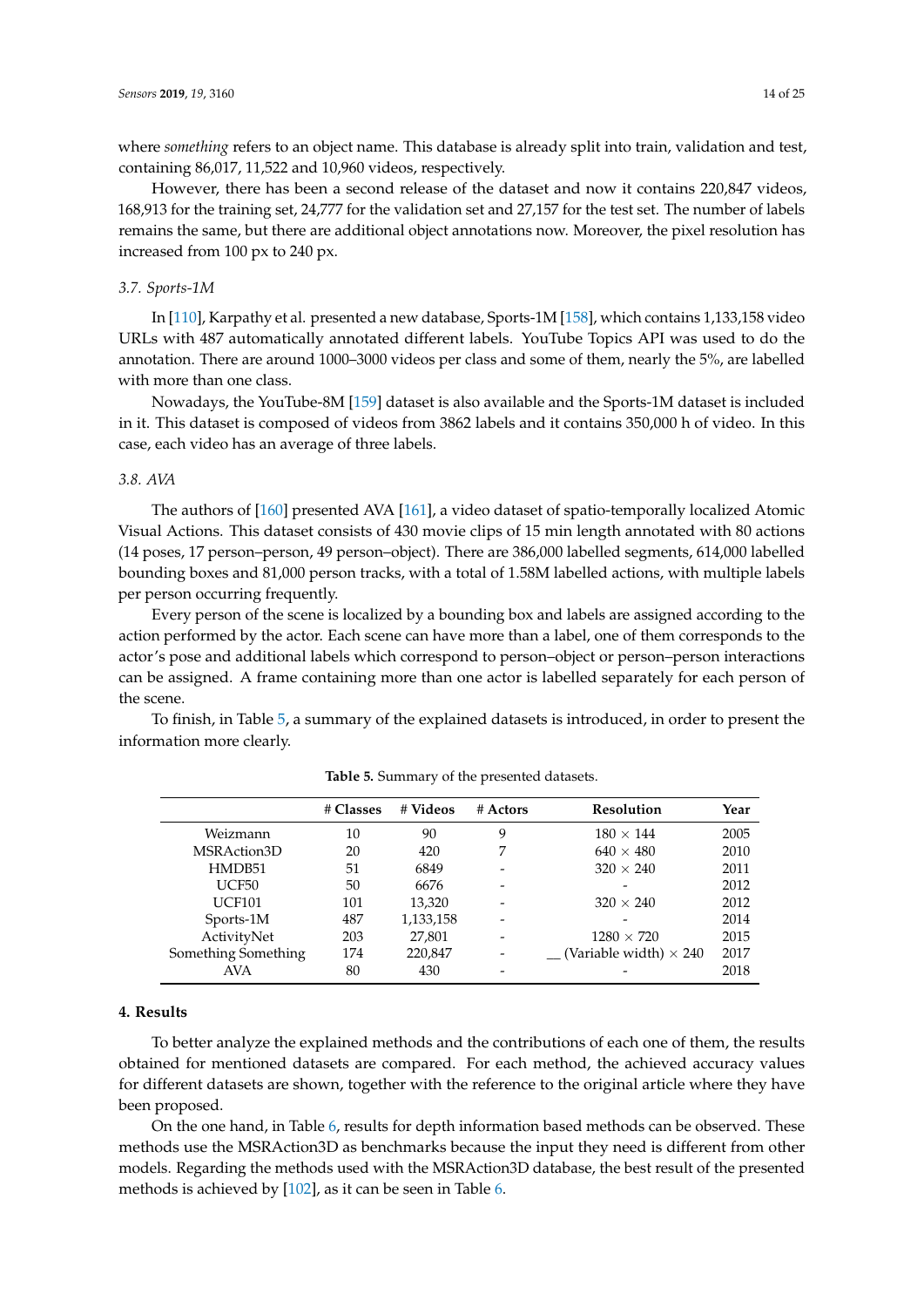|    | <b>METHOD</b>                                                        | <b>MSRAction3D</b>                  |
|----|----------------------------------------------------------------------|-------------------------------------|
| DS | DMM-HOG [98]<br><b>HON4D</b> [99]<br>M3DLSK+STV [102]<br>MPDMM [104] | 85.52%<br>88.89%<br>95.36%<br>94.8% |

<span id="page-14-0"></span>**Table 6.** Obtained accuracies for the benchmark dataset with depth information based methods.

On the other hand, most of the hand-crafted feature methods use the Weizmann dataset as a benchmark. However, some of the presented models work with both UCF101 and HMDB51 datasets, which are used as benchmarks in deep learning methods. Thus, in Table [7,](#page-14-1) the obtained accuracy values can be observed, together for deep learning and hand-crafted methods.

<span id="page-14-1"></span>**Table 7.** Obtained accuracies for the benchmark datasets with hand-crafted methods and deep learning methods.

|               | <b>METHOD</b>                          | <b>UCF101</b> | HMDB51                   | Weizmann                 |
|---------------|----------------------------------------|---------------|--------------------------|--------------------------|
|               | Hierarchical <sup>[55]</sup>           |               |                          | 72.8%                    |
|               | Far Field of View [63]                 |               |                          | 100%                     |
|               | HOOF NLDS [46]                         |               |                          | 94.4%                    |
| Hand-crafted  | Direction HOF [45]                     |               |                          | 79.17%                   |
|               | iDT [76]                               |               | 57.2%                    | $\overline{\phantom{a}}$ |
|               | $iDT+FV[76]$                           | 85.9%         | 57.2%                    | ۰                        |
|               | OF Based [81]                          |               | $\overline{a}$           | 90.32%                   |
|               | Edges OF [15]                          |               | $\overline{a}$           | 95.69%                   |
|               | HOG features [87]                      |               |                          | 99.7%                    |
|               | Slow Fusion CNN [110]                  | 65.4%         |                          | $\overline{a}$           |
|               | Two stream (avg) $[117]$               | 86.9%         | 58.0%                    |                          |
|               | Two stream (SVM) [117]                 | 88.0%         | 59.4%                    |                          |
|               | IDT+MIFS $[162]$                       | 89.1%         | 65.1%                    |                          |
|               | <b>LRCN (RGB)</b> [121]                | 68.2%         | $\overline{a}$           |                          |
|               | LRCN (FLOW) [121]                      | 77.28%        | $\overline{a}$           |                          |
|               | LRCN (avg, 1/2-1/2) [121]              | 80.9%         |                          |                          |
|               | LRCN (avg, 1/3-2/3) [121]              | 82.34%        | $\overline{\phantom{0}}$ |                          |
|               | Very deep two-stream (VGGNet-16) [123] | 91.4%         |                          |                          |
|               | TDD [126]                              | 90.3%         | 63.2%                    |                          |
|               | $TDD + iDT[126]$                       | 91.5%         | 65.9%                    |                          |
|               | C3D [127]                              | 85.2%         |                          |                          |
|               | $C3D + iDT$ [127]                      | 90.4%         | $\tilde{\phantom{a}}$    |                          |
|               | TwoStreamFusion [129]                  | 92.5%         | 65.4%                    |                          |
|               | TwoStreamFusion+iDT [129]              | 93.5%         | 69.2%                    |                          |
|               | TSN (RGB+FLOW) [131]                   | 94.0%         | 68.5%                    |                          |
|               | TSN (RGB+FLOW+WF) [131]                | 94.2%         | 69.4%                    |                          |
| Deep learning | Dynamic images + iDT [135]             | 89.1%         | 65.2%                    |                          |
|               | Two-StreamI3D [138]                    | 93.4%         | 66.4%                    |                          |
|               | Two-StreamI3D, pre-trained [138]       | 97.9%         | 80.2%                    |                          |
|               | LTC (RGB) [139]                        | 82.4%         |                          |                          |
|               | LTC (FLOW) [139]                       | 85.2%         | 59.0%                    |                          |
|               | $LTC(FLOW+RGB)$ [139]                  | 91.7%         | 64.8%                    |                          |
|               | LTC(FLOW+RGB)+iDT [139]                | 92.7%         | $67.2\%$                 |                          |
|               | DB-LSTM [141]                          | 91.21%        | 87.64%                   |                          |
|               | Two-Stream SVMP(VGGNet) [143]          |               | 66.1%                    |                          |
|               | Two-Stream SVMP(ResNet) [143]          |               | 71.0%                    |                          |
|               | Two-Stream SVMP(+ iDT) [143]           |               | 72.6%                    |                          |
|               | Two-Stream SVMP(I3D conf) [143]        |               | 83.1%                    |                          |
|               | STPP + CNN-E (RGB) [145]               | 85.6%         | 62.1%                    |                          |
|               | STPP + LSTM (RGB) [145]                | 85.0%         | 62.5%                    |                          |
|               | STPP + CNN-E (FLOW) [145]              | 83.2%         | 55.4%                    |                          |
|               | $STPP + LSTM$ (FLOW) [145]             | 83.8%         | 54.7%                    |                          |
|               | $STPP + CNN-E (RGB + FLOW)$ [145]      | 92.4%         | 70.5%                    |                          |
|               | STPP + LSTM (RGB+FLOW) [145]           | 92.6%         | 70.3%                    |                          |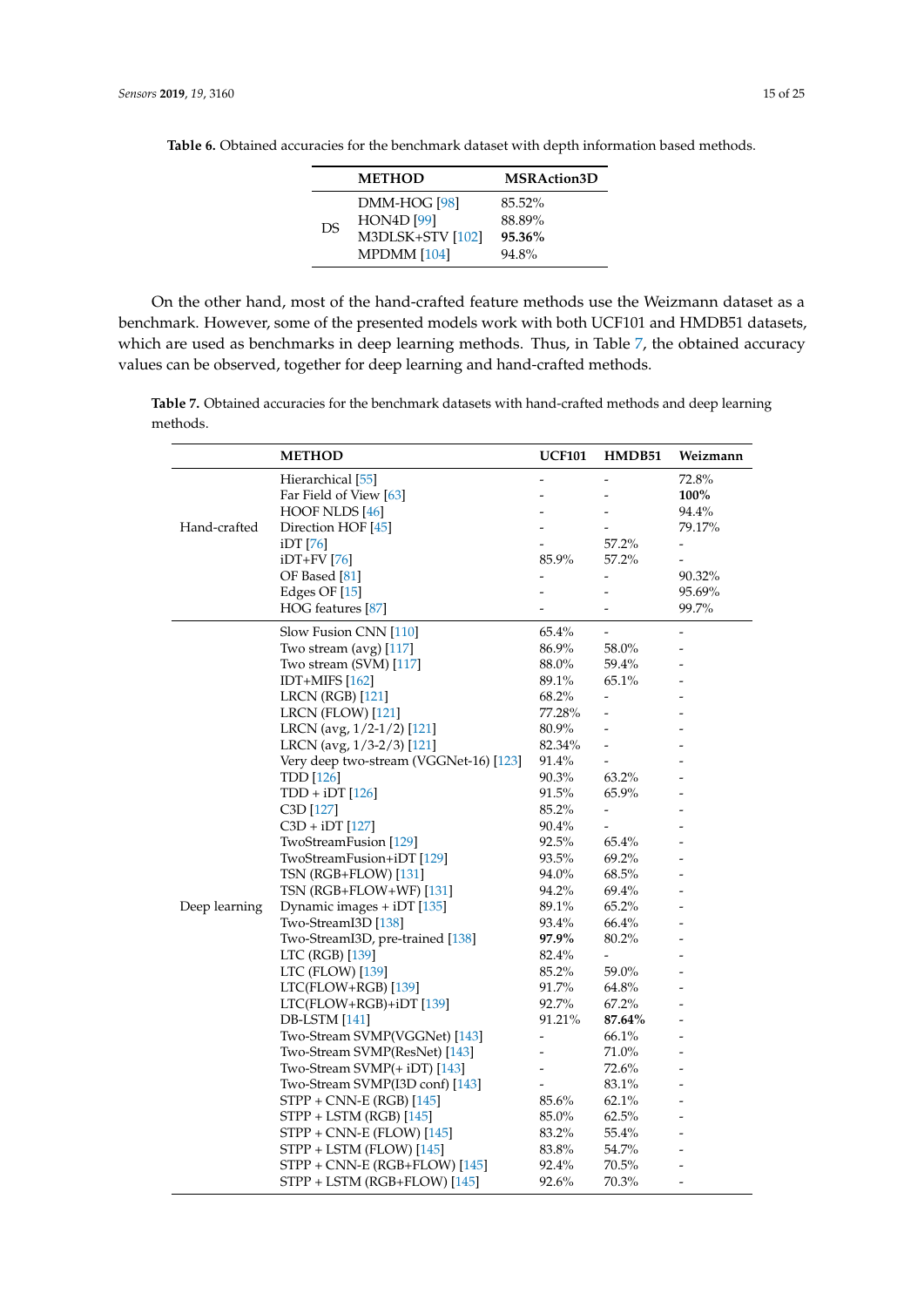As it can be seen in Table [7,](#page-14-1) the Two-Stream I3D method [\[138\]](#page-23-8), pre-trained with the Kinetics dataset, provides the best result for the UCF101 dataset. For HMDB51, the best result is achieved by the DB-LSTM model [\[141\]](#page-23-11) and, among those who have tested with the Weizmann database, the best value is given by the method presented in [\[63\]](#page-19-16).

## **5. Discussion**

After reading the previous sections, the researchers could ask themselves which are the most promising lines of research in the field of action recognition in videos, or where it is more likely to get a higher return for the invested effort.

For people just interested in applying an existing method to their data, or in minimal modifications or customizations, some authors of the presented methods have made their code available that can be used. These implementations are indicated in Table [8.](#page-15-0) Among them, the methods explained in [\[138](#page-23-8)[,141\]](#page-23-11) provide the best results.

<span id="page-15-0"></span>

| <b>METHOD</b>                           | <b>YEAR</b> | <b>PAPER</b>                                                                                          | <b>CODE</b>                                                                              |
|-----------------------------------------|-------------|-------------------------------------------------------------------------------------------------------|------------------------------------------------------------------------------------------|
| Deep<br>Learning                        | 2018        | Video representation learning using<br>discriminative pooling [143]                                   | <b>SVMP</b><br>https://github.com/3xWangDot/<br><b>SVMP</b>                              |
| Deep<br>Learning                        | 2018        | Action Recognition in Video Sequences<br>using Deep Bi-Directional LSTM With<br>CNN Features [141]    | <b>Bi-directional LSTM</b><br>https://github.com/Aminullah6264/<br>BidirectionalLSTM     |
| Deep<br>Learning                        | 2018        | Long-term temporal convolutions for<br>action recognition [139]                                       | <b>LTC</b><br>https://github.com/gulvarol/ltc                                            |
| Deep<br>Learning                        | 2017        | Quo vadis, action recognition? A new<br>model and the Kinetics dataset [138]                          | Two-Stream I3D<br>https://github.com/deepmind/<br>kinetics-i3d                           |
| Deep<br>Learning                        | 2016        | Dynamic image networks for action<br>recognition [135]                                                | Dynamic images<br>https://github.com/hbilen/dynamic-<br>image-nets                       |
| Deep<br>Learning                        | 2016        | Temporal segment networks: Towards<br>practices<br>good<br>for<br>deep<br>action<br>recognition [131] | <b>TSN</b><br>https://github.com/yjxiong/<br>temporal-segment-networks                   |
| Deep<br>Learning                        | 2016        | Convolutional two-stream network<br>fusion for video action recognition [129]                         | <b>Two-Stream Fusion</b><br>https://github.com/feichtenhofer/<br>twostreamfusion         |
| Deep<br>Learning                        | 2015        | Learning spatiotemporal features with<br>3D convolutional networks [127]                              | C3D<br>https://github.com/facebook/C3D                                                   |
| Deep<br>Learning                        | 2015        | recognition<br>with<br>Action<br>trajectory-pooled deep-convolutional<br>descriptors [126]            | <b>TDD</b><br>https://github.com/wanglimin/tdd/                                          |
| Deep<br>Learning                        | 2015        | Towards good practices for very deep<br>two-stream convNets [123]                                     | Very deep Two-Stream convNets<br>https://github.com/yjxiong/caffe/<br>tree/action_recog  |
| Depth<br>information                    | 2013        | HON4D: Histogram of oriented 4D<br>normals for activity recognition from<br>depth sequences [99]      | HON4D<br>http://www.cs.ucf.edu/~oreifej/<br>HON4D.html                                   |
| Hand-crafted 2013<br>motion<br>features |             | Action Recognition with Improved<br>Trajectories [76]                                                 | <b>Improved Trajectories</b><br>http://lear.inrialpes.fr/~wang/<br>improved_trajectories |

| Table 8. Available code for presented methods. |  |
|------------------------------------------------|--|
|------------------------------------------------|--|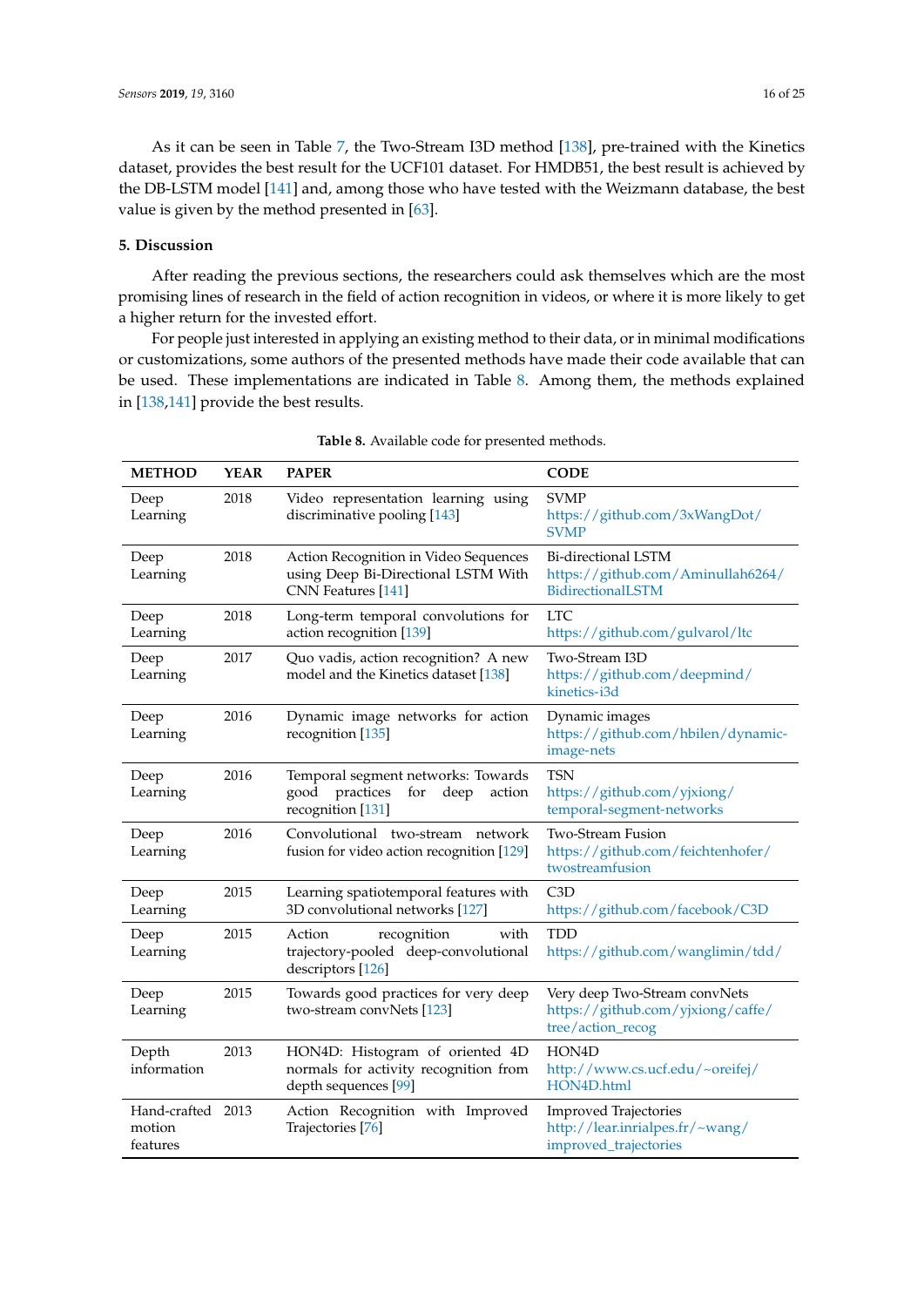For researchers interested in developing new methods or in deep modifications of current ones, deep learning looks like the way to go, although the computations costs could be forbidding.

Some researchers could have the resources to generate new datasets similar to those presented in this paper. They need to have in mind several decisions: will the videos have the same resolution and/or length and will they be recorded with the same background? We advocate for datasets covering different kinds of videos, with that information present in the metadata and with enough samples of each type. Anyway, if the researcher resources are somewhat limited, which is usually the case, it is advisable to focus on just one type of video. All the technical information about the sensor might appear in the metadata, as well as lighting conditions or any information of interest. If depth sensors are used, high and low resolution of the depth data could be provided. Processing of depth data can be computationally expensive, and other researchers using that dataset could benefit from access to a standard low resolution version of that data.

The task of labeling the database samples can be eased with the help of some tools. While just providing a global label for a video does not require a great deal of effort, the video database curators could choose to gather information about individual frames in the videos. There are several tools that could be useful in this task, like Sloth [\[163\]](#page-24-13), LabelMe [\[164,](#page-24-14)[165\]](#page-24-15) or LabelBox [\[166\]](#page-24-16).

It is difficult to predict the future development of this area, but, at least in the short term, the overall tendency in machine learning is going towards massive data, computationally expensive algorithms and dedicated hardware. It is expected that the price of depth sensors will keep a descending curve, as well as the cost of hardware in general. The main challenges are expected to be twofold: for the researchers developing new methods, those related to the storage and processing of massive databases, and for developers integrating the methods into software solutions, those related to a fast classification time.

## **6. Conclusions**

In this paper, different methods for video activity recognition have been presented. Several models have been explained showing the development of recent years. Likewise, several databases used to evaluate the performance of the models have been introduced. The results have been shown together in a table in order to compare the methods presented correctly.

Due to the extent width of the subject, there are many more models that have not been mentioned in this document. Even so, an attempt has been made to show a current state-of-the-art by presenting different techniques to deal with the problem. To sum up, through this document, we have tried to show the relevance and current situation of video-based activity recognition.

Video-based activity recognition, as it has been mentioned before, is more complicated than static image classification and this is also reflected in the results obtained so far. However, since deep learning is still being exploited, in the near future, this task may become easier to perform and current results may be improved using some deep learning techniques.

**Author Contributions:** B.S. and J.M.M.-O. supervised the paper. I.R.-M. collected the materials and wrote the paper. I.R. and E.J. revised and formatted the paper.

**Funding:** This work has been partially supported by the Basque Government, Spain (IT900-16), the Spanish Ministry of Economy and Competitiveness (RTI2018-093337-B-I00 , MINECO/FEDER, EU).

**Acknowledgments:** The authors thank the editor and three anonymous reviewers for their comments on the early version of this manuscript.

**Conflicts of Interest:** The authors declare no conflict of interest.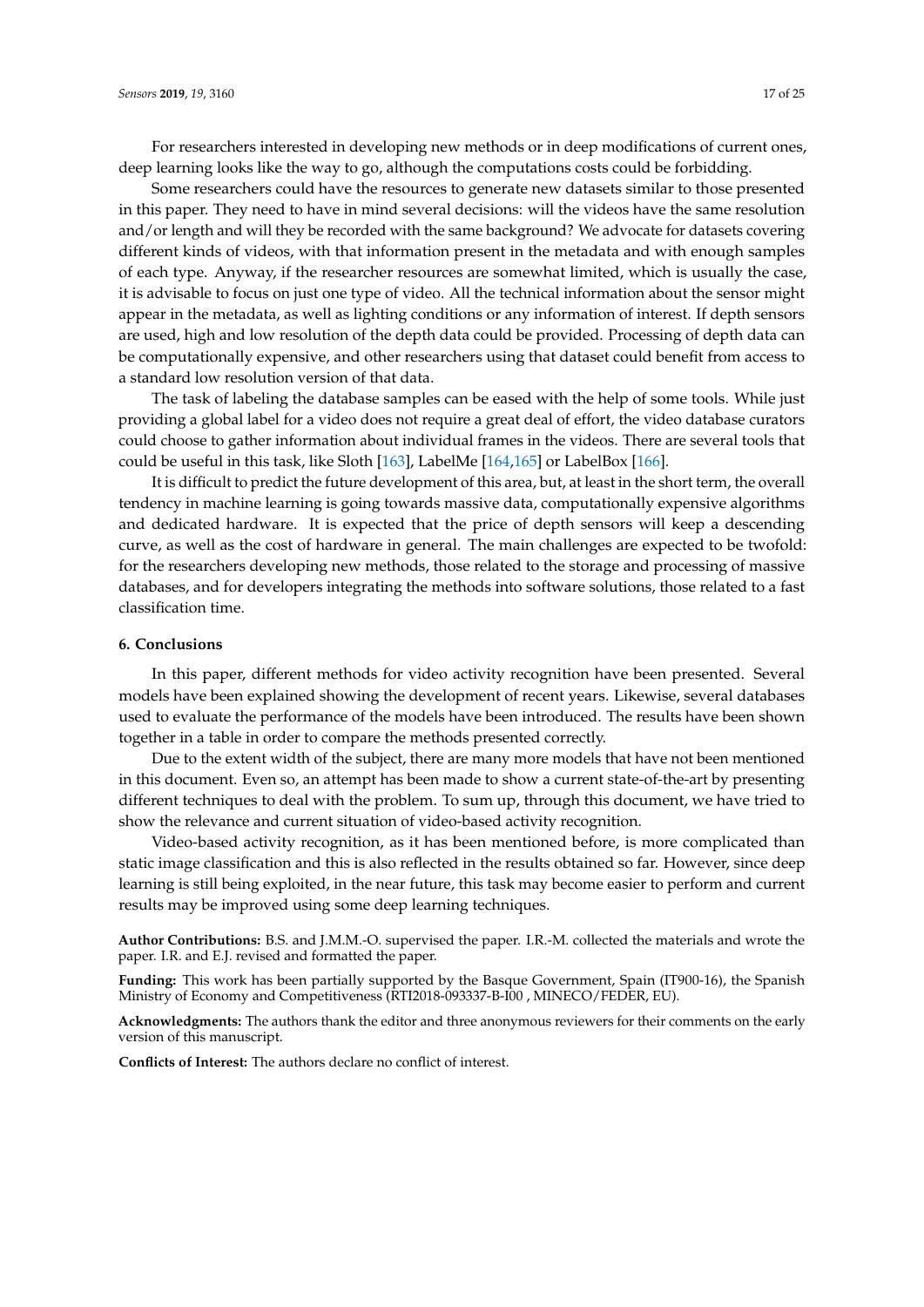#### **References**

- <span id="page-17-0"></span>1. Avci, A.; Bosch, S.; Marin-Perianu, M.; Marin-Perianu, R.; Havinga, P. Activity recognition using inertial sensing for healthcare, wellbeing and sports applications: A survey. In Proceedings of the 23th International Conference on Architecture of Computing Systems 2010, Hannover, Germany, 22–23 February 2010; pp. 1–10.
- <span id="page-17-1"></span>2. Mulroy, S.; Gronley, J.; Weiss, W.; Newsam, C.; Perry, J. Use of cluster analysis for gait pattern classification of patients in the early and late recovery phases following stroke. *Gait Posture* **2003**, *18*, 114–125. [\[CrossRef\]](http://dx.doi.org/10.1016/S0966-6362(02)00165-0)
- <span id="page-17-2"></span>3. Rautaray, S.S.; Agrawal, A. Vision based hand gesture recognition for human computer interaction: A survey. *Artif. Intell. Rev.* **2015**, *43*, 1–54. [\[CrossRef\]](http://dx.doi.org/10.1007/s10462-012-9356-9)
- <span id="page-17-3"></span>4. Mitra, S.; Acharya, T. Gesture recognition: A survey. *IEEE Trans. Syst. Man Cybern. Part Appl. Rev.* **2007**, *37*, 311–324. [\[CrossRef\]](http://dx.doi.org/10.1109/TSMCC.2007.893280)
- <span id="page-17-4"></span>5. Vishwakarma, S.; Agrawal, A. A survey on activity recognition and behavior understanding in video surveillance. *Vis. Comput.* **2013**, *29*, 983–1009. [\[CrossRef\]](http://dx.doi.org/10.1007/s00371-012-0752-6)
- <span id="page-17-5"></span>6. Leo, M.; D'Orazio, T.; Spagnolo, P. Human activity recognition for automatic visual surveillance of wide areas. In Proceedings of the ACM 2nd International Workshop on Video Surveillance & Sensor Networks, New York, NY, USA, 15 October 2004; pp. 124–130.
- <span id="page-17-6"></span>7. Coppola, C.; Cosar, S.; Faria, D.R.; Bellotto, N. Social Activity Recognition on Continuous RGB-D Video Sequences. *Int. J. Soc. Robot.* **2019**, 1–15. [\[CrossRef\]](http://dx.doi.org/10.1007/s12369-019-00541-y)
- <span id="page-17-7"></span>8. Coppola, C.; Faria, D.R.; Nunes, U.; Bellotto, N. Social activity recognition based on probabilistic merging of skeleton features with proximity priors from RGB-D data. In Proceedings of the 2016 IEEE/RSJ International Conference on Intelligent Robots and Systems (IROS), Daejeon, Korea, 9–14 October 2016; pp. 5055–5061.
- <span id="page-17-8"></span>9. Lin, W.; Sun, M.T.; Poovandran, R.; Zhang, Z. Human activity recognition for video surveillance. In Proceedings of the 2008 IEEE International Symposium on Circuits and Systems, Seattle, WA, USA, 18–21 May 2008; pp. 2737–2740.
- <span id="page-17-9"></span>10. Nair, V.; Clark, J.J. Automated visual surveillance using Hidden Markov Models. *International Conference on Vision Interface*. 2002, pp. 88–93. Available online: [https://pdfs.semanticscholar.org/8fcf/](https://pdfs.semanticscholar.org/8fcf/7e455419fac79d65c62a3e7f39a945fa5be0.pdf) [7e455419fac79d65c62a3e7f39a945fa5be0.pdf](https://pdfs.semanticscholar.org/8fcf/7e455419fac79d65c62a3e7f39a945fa5be0.pdf) (accessed on 15 July 2019).
- <span id="page-17-10"></span>11. Ma, M.; Meyer, B.J.; Lin, L.; Proffitt, R.; Skubic, M. VicoVR-Based Wireless Daily Activity Recognition and Assessment System for Stroke Rehabilitation. In Proceedings of the 2018 IEEE International Conference on Bioinformatics and Biomedicine (BIBM), Madrid, Spain, 3–6 December 2018; pp. 1117–1121.
- <span id="page-17-11"></span>12. Ke, S.R.; Thuc, H.; Lee, Y.J.; Hwang, J.N.; Yoo, J.H.; Choi, K.H. A review on video-based human activity recognition. *Computers* **2013**, *2*, 88–131. [\[CrossRef\]](http://dx.doi.org/10.3390/computers2020088)
- 13. Dawn, D.D.; Shaikh, S.H. A comprehensive survey of human action recognition with spatio-temporal interest point (STIP) detector. *Vis. Comput.* **2016**, *32*, 289–306. [\[CrossRef\]](http://dx.doi.org/10.1007/s00371-015-1066-2)
- <span id="page-17-12"></span>14. Herath, S.; Harandi, M.; Porikli, F. Going deeper into action recognition: A survey. *Image Vis. Comput.* **2017**, *60*, 4–21. [\[CrossRef\]](http://dx.doi.org/10.1016/j.imavis.2017.01.010)
- <span id="page-17-13"></span>15. Kumar, S.S.; John, M. Human activity recognition using optical flow based feature set. In Proceedings of the 2016 IEEE International Carnahan Conference on Security Technology (ICCST), Orlando, FL, USA, 24–27 October 2016; pp. 1–5.
- <span id="page-17-14"></span>16. Guo, K.; Ishwar, P.; Konrad, J. Action recognition using sparse representation on covariance manifolds of optical flow. In Proceedings of the 2010 7th IEEE International Conference on Advanced Video and Signal Based Surveillance, Boston, MA, USA, 29 August–1 September 2010; pp. 188–195.
- <span id="page-17-15"></span>17. Niu, F.; Abdel-Mottaleb, M. HMM-based segmentation and recognition of human activities from video sequences. In Proceedings of the 2005 IEEE International Conference on Multimedia and Expo, Amsterdam, The Netherlands, 6 July 2005; pp. 804–807.
- 18. Raman, N.; Maybank, S.J. Activity recognition using a supervised non-parametric hierarchical HMM. *Neurocomputing* **2016**, *199*, 163–177. [\[CrossRef\]](http://dx.doi.org/10.1016/j.neucom.2016.03.024)
- <span id="page-17-16"></span>19. Liciotti, D.; Duckett, T.; Bellotto, N.; Frontoni, E.; Zingaretti, P. HMM-based activity recognition with a ceiling RGB-D camera. In Proceedings of the ICPRAM—6th International Conference on Pattern Recognition Applications and Methods, Porto, Portugal, 24–26 February 2017.
- <span id="page-17-17"></span>20. Ma, M.; Fan, H.; Kitani, K.M. Going deeper into first-person activity recognition. In Proceedings of the IEEE Conference on Computer Vision and Pattern Recognition, Las Vegas, NV, USA, 27–30 June 2016; pp. 1894–1903.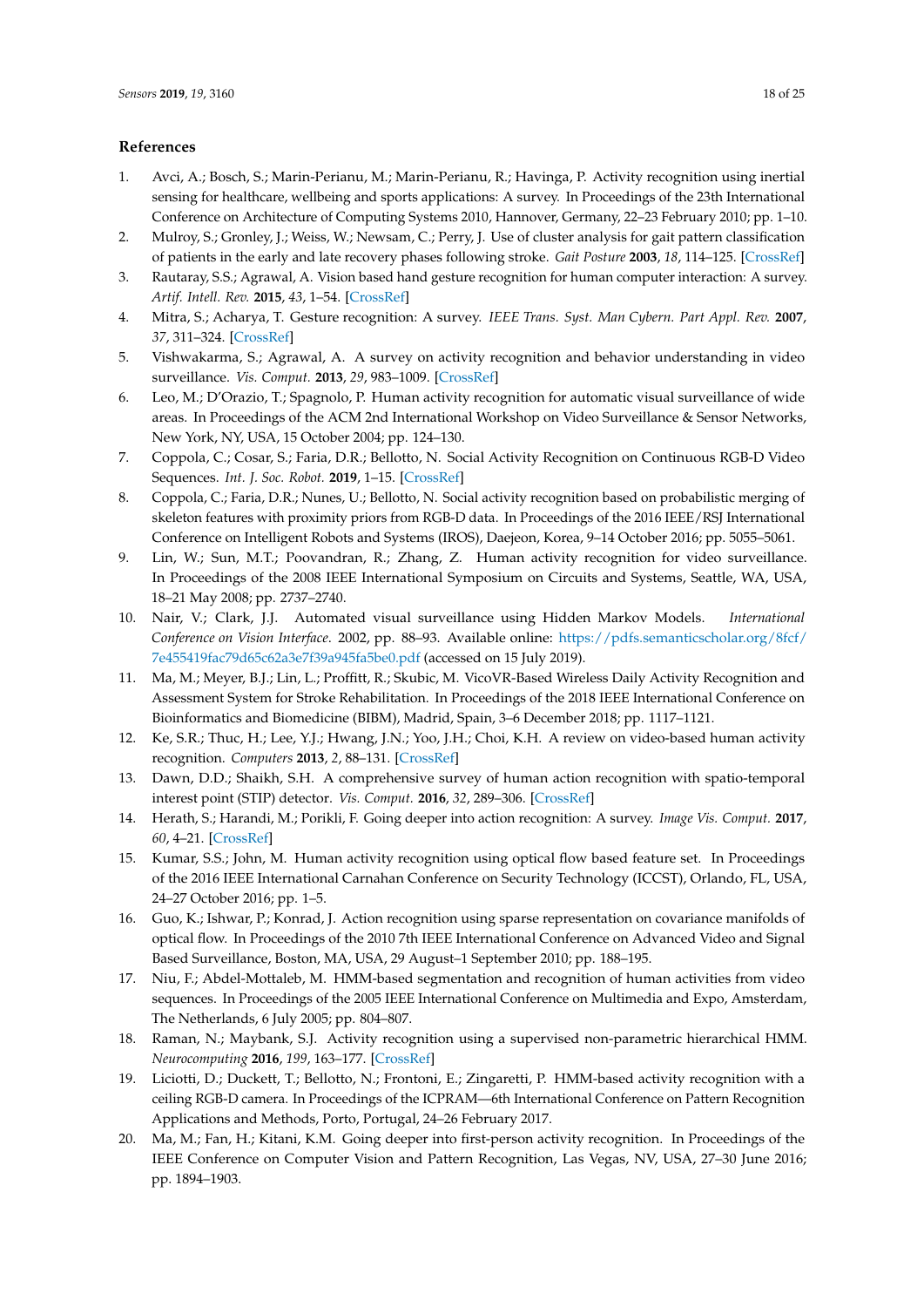- <span id="page-18-0"></span>21. Nunez, J.C.; Cabido, R.; Pantrigo, J.J.; Montemayor, A.S.; Velez, J.F. Convolutional neural networks and long short-term memory for skeleton-based human activity and hand gesture recognition. *Pattern Recognit.* **2018**, *76*, 80–94. [\[CrossRef\]](http://dx.doi.org/10.1016/j.patcog.2017.10.033)
- <span id="page-18-1"></span>22. Sadanand, S.; Corso, J.J. Action bank: A high-level representation of activity in video. In Proceedings of the 2012 IEEE Conference on Computer Vision and Pattern Recognition, Providence, RI, USA, 16–21 June 2012; pp. 1234–1241.
- <span id="page-18-2"></span>23. Ng, J.Y.H.; Davis, L.S. Temporal difference networks for video action recognition. In *2018 IEEE Winter Conference on Applications of Computer Vision (WACV)*; IEEE: Piscataway, NJ, USA, 2018; pp. 1587–1596.
- <span id="page-18-3"></span>24. Lan, T.; Sigal, L.; Mori, G. Social roles in hierarchical models for human activity recognition. In Proceedings of the 2012 IEEE Conference on Computer Vision and Pattern Recognition, Providence, RI, USA, 16–21 June 2012; pp. 1354–1361.
- <span id="page-18-4"></span>25. Vahora, S.; Chauhan, N. Deep neural network model for group activity recognition using contextual relationship. *Eng. Sci. Technol. Int. J.* **2019**, *22*, 47–54. [\[CrossRef\]](http://dx.doi.org/10.1016/j.jestch.2018.08.010)
- <span id="page-18-5"></span>26. Huang, S.C. An advanced motion detection algorithm with video quality analysis for video surveillance systems. *IEEE Trans. Circuits Syst. Video Technol.* **2010**, *21*, 1–14. [\[CrossRef\]](http://dx.doi.org/10.1109/TCSVT.2010.2087812)
- 27. Hu, W.; Tan, T.; Wang, L.; Maybank, S. A survey on visual surveillance of object motion and behaviors. *IEEE Trans. Syst. Man Cybern. Part Appl. Rev.* **2004**, *34*, 334–352. [\[CrossRef\]](http://dx.doi.org/10.1109/TSMCC.2004.829274)
- <span id="page-18-6"></span>28. Gaba, N.; Barak, N.; Aggarwal, S. Motion detection, tracking and classification for automated Video Surveillance. In Proceedings of the 2016 IEEE 1st International Conference on Power Electronics, Intelligent Control and Energy Systems (ICPEICES), Delhi, India, 4–6 July 2016; pp. 1–5.
- <span id="page-18-7"></span>29. Trucco, E.; Plakas, K. Video tracking: A concise survey. *IEEE J. Ocean. Eng.* **2006**, *31*, 520–529. [\[CrossRef\]](http://dx.doi.org/10.1109/JOE.2004.839933)
- <span id="page-18-8"></span>30. Maggio, E.; Cavallaro, A. *Video Tracking: Theory and Practice*; John Wiley & Sons: Hoboken, NJ, USA, 2011.
- <span id="page-18-9"></span>31. Del Rincón, J.M.; Santofimia, M.J.; Nebel, J.C. Common-sense reasoning for human action recognition. *Pattern Recognit. Lett.* **2013**, *34*, 1849–1860. [\[CrossRef\]](http://dx.doi.org/10.1016/j.patrec.2012.10.020)
- <span id="page-18-10"></span>32. Santofimia, M.J.; Martinez-del Rincon, J.; Nebel, J.C. Episodic reasoning for vision-based human action recognition. *Sci. World J.* **2014**, *2014*. [\[CrossRef\]](http://dx.doi.org/10.1155/2014/270171)
- <span id="page-18-11"></span>33. Onofri, L.; Soda, P.; Pechenizkiy, M.; Iannello, G. A survey on using domain and contextual knowledge for human activity recognition in video streams. *Expert Syst. Appl.* **2016**, *63*, 97–111. [\[CrossRef\]](http://dx.doi.org/10.1016/j.eswa.2016.06.011)
- <span id="page-18-12"></span>34. Wang, X.; Gao, L.; Song, J.; Zhen, X.; Sebe, N.; Shen, H.T. Deep appearance and motion learning for egocentric activity recognition. *Neurocomputing* **2018**, *275*, 438–447. [\[CrossRef\]](http://dx.doi.org/10.1016/j.neucom.2017.08.063)
- <span id="page-18-13"></span>35. Aggarwal, J.K.; Ryoo, M.S. Human activity analysis: A review. *ACM Comput. Surv. (CSUR)* **2011**, *43*, 16. [\[CrossRef\]](http://dx.doi.org/10.1145/1922649.1922653)
- <span id="page-18-14"></span>36. Kong, Y.; Fu, Y. Human Action Recognition and Prediction: A Survey. *arXiv* **2018**, arXiv:1806.11230.
- <span id="page-18-15"></span>37. Raptis, M.; Sigal, L. Poselet key-framing: A model for human activity recognition. In Proceedings of the IEEE Conference on Computer Vision and Pattern Recognition, Portland, OR, USA, 23–28 June 2013; pp. 2650–2657.
- <span id="page-18-16"></span>38. Wang, Y.; Sun, S.; Ding, X. A self-adaptive weighted affinity propagation clustering for key frames extraction on human action recognition. *J. Vis. Commun. Image Represent.* **2015**, *33*, 193–202. [\[CrossRef\]](http://dx.doi.org/10.1016/j.jvcir.2015.09.013)
- <span id="page-18-17"></span>39. Niebles, J.C.; Wang, H.; Fei-Fei, L. Unsupervised learning of human action categories using spatial-temporal words. *Int. J. Comput. Vis.* **2008**, *79*, 299–318. [\[CrossRef\]](http://dx.doi.org/10.1007/s11263-007-0122-4)
- <span id="page-18-18"></span>40. Dollár, P.; Rabaud, V.; Cottrell, G.; Belongie, S. Behavior recognition via sparse spatio-temporal features. In Proceedings of the 2005 IEEE International Workshop on Visual Surveillance and Performance Evaluation of Tracking and Surveillance, Beijing, China, 15–16 October 2005; pp. 65–72.
- <span id="page-18-19"></span>41. Bregonzio, M.; Gong, S.; Xiang, T. Recognising action as clouds of space-time interest points. In Proceedings of the CVPR 2009, Miami Beach, FL, USA, 20–25 June 2009; Volume 9, pp. 1948–1955.
- <span id="page-18-20"></span>42. Laptev, I.; Marszalek, M.; Schmid, C.; Rozenfeld, B. Learning realistic human actions from movies. In Proceedings of the 2008 IEEE Conference on Computer Vision and Pattern Recognition, Anchorage, AK, USA, 23–28 June 2008, pp. 1–8.
- <span id="page-18-21"></span>43. Ngo, C.W.; Pong, T.C.; Zhang, H.J. Motion-based video representation for scene change detection. *Int. J. Comput. Vis.* **2002**, *50*, 127–142. [\[CrossRef\]](http://dx.doi.org/10.1023/A:1020341931699)
- 44. Sand, P.; Teller, S. Particle video: Long-range motion estimation using point trajectories. *Int. J. Comput. Vis.* **2008**, *80*, 72. [\[CrossRef\]](http://dx.doi.org/10.1007/s11263-008-0136-6)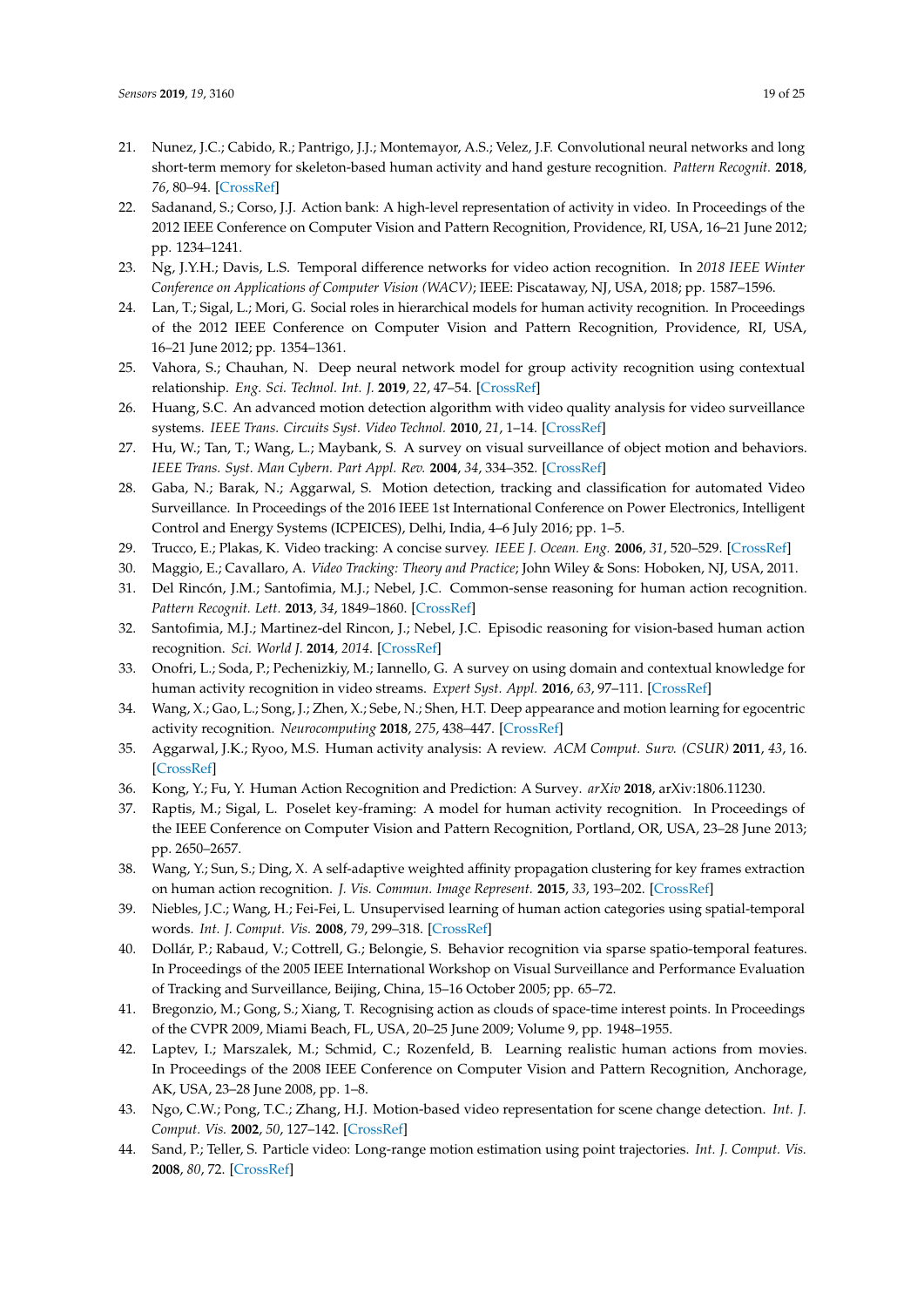- <span id="page-19-19"></span>45. Lertniphonphan, K.; Aramvith, S.; Chalidabhongse, T.H. Human action recognition using direction histograms of optical flow. In Proceedings of the 2011 11th International Symposium on Communications & Information Technologies (ISCIT), Hangzhou, China, 12–14 October 2011; pp. 574–579.
- <span id="page-19-0"></span>46. Chaudhry, R.; Ravichandran, A.; Hager, G.; Vidal, R. Histograms of oriented optical flow and Binet–Cauchy kernels on nonlinear dynamical systems for the recognition of human actions. In Proceedings of the 2009 IEEE Conference on Computer Vision and Pattern Recognition, Miami, FL, USA, 20–25 June 2009; pp. 1932–1939.
- <span id="page-19-1"></span>47. Bobick, A.F.; Davis, J.W. The recognition of human movement using temporal templates. *IEEE Trans. Pattern Anal. Mach. Intell.* **2001**, *23*, 257–267. [\[CrossRef\]](http://dx.doi.org/10.1109/34.910878)
- <span id="page-19-2"></span>48. Bobick, A.; Davis, J. An appearance-based representation of action. In Proceedings of the 1996 International Conference on Pattern Recognition (ICPR '96), Washington, DC, USA, 25–30 August, 1996; pp. 307–312.
- <span id="page-19-3"></span>49. Schuldt, C.; Laptev, I.; Caputo, B. Recognizing human actions: A local SVM approach. In Proceedings of the 17th International Conference on Pattern Recognition (ICPR'04), Washington, DC, USA, 23–26 August 2004; pp. 32–36.
- <span id="page-19-4"></span>50. Laptev, I. On space-time interest points. *Int. J. Comput. Vis.* **2005**, *64*, 107–123. [\[CrossRef\]](http://dx.doi.org/10.1007/s11263-005-1838-7)
- <span id="page-19-5"></span>51. Cristianini, N.; Shawe-Taylor, J. *An Introduction to Support Vector Machines and Other Kernel-Based Learning Methods*; Cambridge University Press: Cambridge, UK, 2000.
- <span id="page-19-6"></span>52. Vapnik, V.N. An overview of statistical learning theory. *IEEE Trans. Neural Netw.* **1999**, *10*, 988–999. [\[CrossRef\]](http://dx.doi.org/10.1109/72.788640) [\[PubMed\]](http://www.ncbi.nlm.nih.gov/pubmed/18252602)
- <span id="page-19-7"></span>53. Wallraven, C.; Caputo, B.; Graf, A. Recognition with local features: The kernel recipe. In Proceedings of the Ninth IEEE International Conference on Computer Vision, Nice, France, 3–16 October 2003; p. 257.
- <span id="page-19-8"></span>54. Wof, L.; Shashua, A. Kernel principal angles for classification machines with applications to image sequence interpretation. In Proceedings of the 2003 IEEE Computer Society Conference on Computer Vision and Pattern Recognition, Madison, WI, USA, 8–20 June 2003.
- <span id="page-19-9"></span>55. Niebles, J.C.; Fei-Fei, L. A hierarchical model of shape and appearance for human action classification. In Proceedings of the 2007 IEEE Conference on Computer Vision and Pattern Recognition, Minneapolis, MN, USA, 17–22 June 2007; pp. 1–8.
- <span id="page-19-10"></span>56. Bouchard, G.; Triggs, B. Hierarchical part-based visual object categorization. In Proceedings of the 2005 IEEE Computer Society Conference on Computer Vision and Pattern Recognition, San Diego, CA, USA, 20–26 June 2005; pp. 710–715.
- <span id="page-19-11"></span>57. Bosch, A.; Zisserman, A.; Munoz, X. Representing shape with a spatial pyramid kernel. In Proceedings of the 6th ACM International Conference on Image and Video Retrieval, Amsterdam, The Netherlands, 9–11 July 2007; pp. 401–408.
- <span id="page-19-13"></span>58. Lazebnik, S.; Schmid, C.; Ponce, J. Beyond bags of features: Spatial pyramid matching for recognizing natural scene categories. In Proceedings of the 2006 IEEE Computer Society Conference on Computer Vision and Pattern Recognition (CVPR'06), New York, NY, USA, 7–22 June 2006; pp. 2169–2178.
- 59. Marszałek, M.; Schmid, C.; Harzallah, H.; Van De Weijer, J. Learning object representations for visual object class recognition. In Proceedings of the Visual Recognition Challange Workshop, in Conjunction with ICCV, Rio de Janeiro, Brazil, October 2007. Available online: <https://hal.inria.fr/inria-00548669/> (accessed on 15 July 2019).
- <span id="page-19-12"></span>60. Zhang, J.; Marszałek, M.; Lazebnik, S.; Schmid, C. Local features and kernels for classification of texture and object categories: A comprehensive study. *Int. J. Comput. Vis.* **2007**, *73*, 213–238. [\[CrossRef\]](http://dx.doi.org/10.1007/s11263-006-9794-4)
- <span id="page-19-14"></span>61. Harris, C.; Stephens, M. A combined corner and edge detector. In Proceedings of the 4th Alvey Vision Conference, Manchester, UK, 31 August–2 September 1988; pp. 10–5244.
- <span id="page-19-15"></span>62. Horn, B.K.; Schunck, B.G. Determining optical flow. *Artif. Intell.* **1981**, *17*, 185–203. [\[CrossRef\]](http://dx.doi.org/10.1016/0004-3702(81)90024-2)
- <span id="page-19-16"></span>63. Chen, C.C.; Aggarwal, J. Recognizing human action from a far field of view. In Proceedings of the 2009 Workshop on Motion and Video Computing (WMVC), Snowbird, UT, USA, 8–9 December 2009; pp. 1–7.
- <span id="page-19-17"></span>64. Blank, M.; Gorelick, L.; Shechtman, E.; Irani, M.; Basri, R. Actions as space-time shapes. In Proceedings of the Tenth IEEE International Conference on Computer Vision (ICCV'05), Beijing, China, 17–21 October 2005; pp. 1395–1402.
- <span id="page-19-18"></span>65. Dalal, N.; Triggs, B. Histograms of oriented gradients for human detection. In Proceedings of the 2005 IEEE Computer Society Conference on Computer Vision and Pattern Recognition (CVPR'05), San Diego, CA, USA, 20–25 June 2005; pp. 886–893.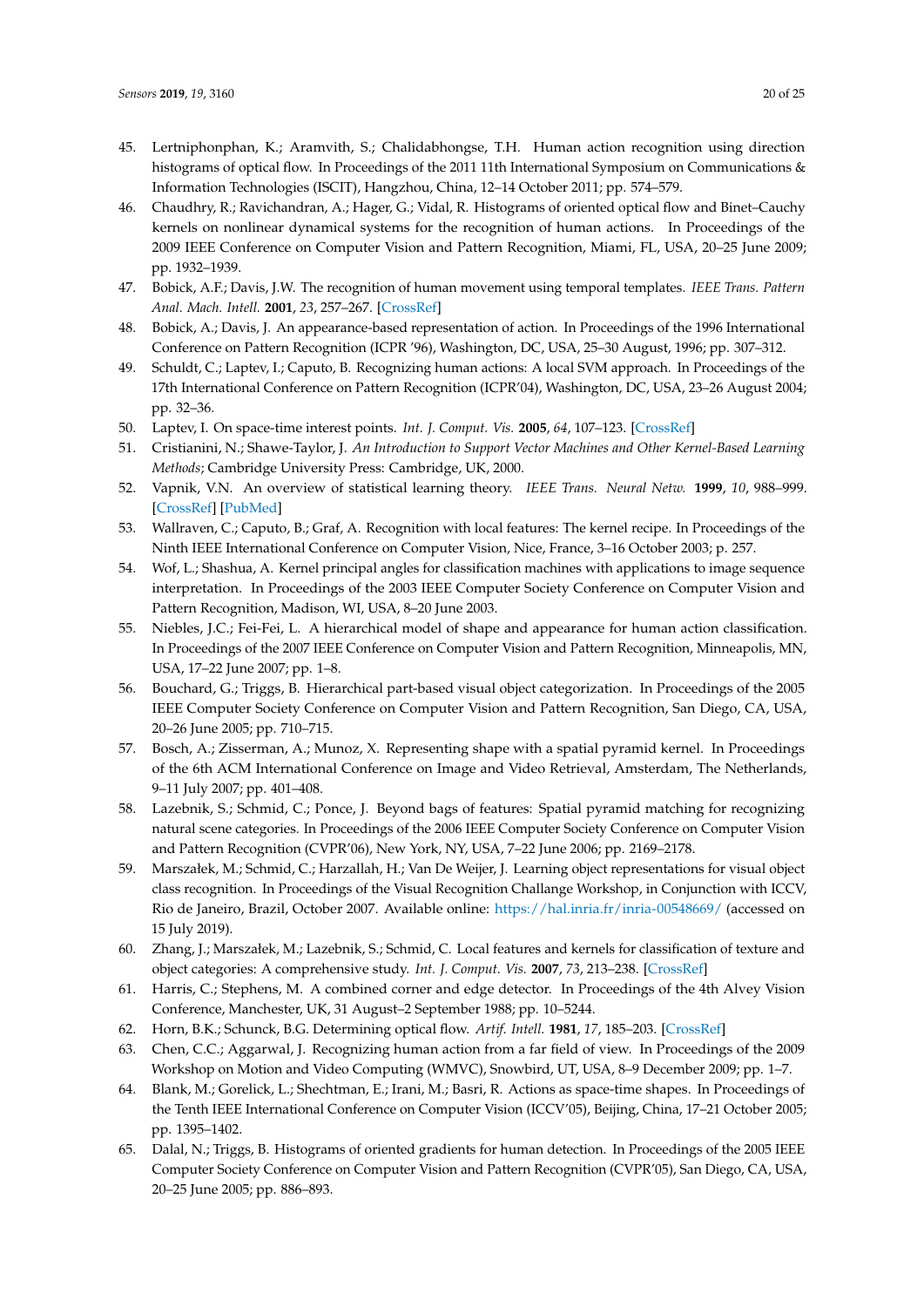- <span id="page-20-0"></span>66. Hatun, K.; Duygulu, P. Pose sentences: a new representation for action recognition using sequence of pose words. In Proceedings of the 2008 19th International Conference on Pattern Recognition, Tampa, FL, USA, 8–11 December 2008; pp. 1–4.
- 67. Li, X. HMM based action recognition using oriented histograms of optical flow field. *Electron. Lett.* **2007**, *43*, 560–561. [\[CrossRef\]](http://dx.doi.org/10.1049/el:20070027)
- 68. Lu, W.L.; Little, J.J. Simultaneous tracking and action recognition using the PCA-HOG descriptor. In Proceedings of the 3rd Canadian Conference on Computer and Robot Vision (CRV'06), Quebec City, QC, Canada, 7–9 June 2006; p. 6.
- <span id="page-20-1"></span>69. Thurau, C. Behavior histograms for action recognition and human detection. In *Human Motion–Understanding, Modeling, Capture and Animation*; Springer: Berlin/Heidelberg, Germany, 2007; pp. 299–312.
- <span id="page-20-2"></span>70. Santiago-Mozos, R.; Leiva-Murillo, J.M.; Pérez-Cruz, F.; Artes-Rodriguez, A. Supervised-PCA and SVM classifiers for object detection in infrared images. In Proceedings of the IEEE Conference on Advanced Video and Signal Based Surveillance, Washington, DC, USA, 21–22 July 2003; pp. 122–127.
- <span id="page-20-3"></span>71. Chang, C.C.; Lin, C.J. LIBSVM: a library for support vector machines. *Acm Trans. Intell. Syst. Technol. TIST* **2011**, *2*, 27. [\[CrossRef\]](http://dx.doi.org/10.1145/1961189.1961199)
- <span id="page-20-4"></span>72. Vishwanathan, S.; Smola, A.J.; Vidal, R. Binet–Cauchy kernels on dynamical systems and its application to the analysis of dynamic scenes. *Int. J. Comput. Vis.* **2007**, *73*, 95–119. [\[CrossRef\]](http://dx.doi.org/10.1007/s11263-006-9352-0)
- <span id="page-20-5"></span>73. Schölkopf, B.; Smola, A.J. *Learning with Kernels: Support Vector Machines, Regularization, Optimization, and Beyond*; MIT Press: Cambridge, MA, USA, 2002.
- <span id="page-20-6"></span>74. Lucas, B.D.; Kanade, T. An Iterative Image Registration Technique with an Application to Stereo Vision. 1981. Available online: [https://www.researchgate.net/publication/215458777\\_An\\_Iterative\\_Image\\_Registration\\_](https://www.researchgate.net/publication/215458777_An_Iterative_Image_Registration_Technique_with_an_Application_to_Stereo_Vision_IJCAI) [Technique\\_with\\_an\\_Application\\_to\\_Stereo\\_Vision\\_IJCAI](https://www.researchgate.net/publication/215458777_An_Iterative_Image_Registration_Technique_with_an_Application_to_Stereo_Vision_IJCAI) (accessed on 15 July 2019).
- <span id="page-20-7"></span>75. Lloyd, S. Least squares quantization in PCM. *IEEE Trans. Inf. Theory* **1982**, *28*, 129–137. [\[CrossRef\]](http://dx.doi.org/10.1109/TIT.1982.1056489)
- <span id="page-20-8"></span>76. Wang, H.; Schmid, C. Action Recognition with Improved Trajectories. In Proceedings of the IEEE International Conference on Computer Vision (ICCV), Sydney, Australia, 1–8 December 2013.
- <span id="page-20-9"></span>77. Bay, H.; Tuytelaars, T.; Van Gool, L. Surf: Speeded up robust features. In Proceedings of the European Conference on Computer Vision, Graz, Austria, 7–13 May 2006; Springer: Berlin/Heidelberg, Germany; pp. 404–417.
- <span id="page-20-10"></span>78. Farnebäck, G. Two-frame motion estimation based on polynomial expansion. In Proceedings of the Scandinavian Conference on Image Analysis, Halmstad, Sweden, 29 June–2 July 2003; Springer: Berlin/Heidelberg, Germany; pp. 363–370.
- <span id="page-20-11"></span>79. Prest, A.; Schmid, C.; Ferrari, V. Weakly supervised learning of interactions between humans and objects. *IEEE Trans. Pattern Anal. Mach. Intell.* **2012**, *34*, 601–614. [\[CrossRef\]](http://dx.doi.org/10.1109/TPAMI.2011.158) [\[PubMed\]](http://www.ncbi.nlm.nih.gov/pubmed/21808083)
- <span id="page-20-12"></span>80. Felzenszwalb, P.F.; Girshick, R.B.; McAllester, D.; Ramanan, D. Object detection with discriminatively trained part-based models. *IEEE Trans. Pattern Anal. Mach. Intell.* **2010**, *32*, 1627–1645. [\[CrossRef\]](http://dx.doi.org/10.1109/TPAMI.2009.167) [\[PubMed\]](http://www.ncbi.nlm.nih.gov/pubmed/20634557)
- <span id="page-20-13"></span>81. Akpinar, S.; Alpaslan, F.N. Video action recognition using an optical flow based representation. In Proceedings of theIPCV'14—The 2014 International Conference on Image Processing, Computer Vision, and Pattern Recognition, Las Vegas, NV, USA, 21–24 July 2014; p. 1.
- <span id="page-20-14"></span>82. Shi, J.; Tomasi, C. *Good Features to Track*; Technical Report; Cornell University: Ithaca, NY, USA, 1993.
- <span id="page-20-15"></span>83. Efros, A.A.; Berg, A.C.; Mori, G.; Malik, J. Recognizing action at a distance. In Proceedings of the Ninth IEEE International Conference on Computer Vision, Nice, France, 13–16 October 2003; p. 726.
- 84. Tran, D.; Sorokin, A. Human activity recognition with metric learning. In Proceedings of the European Conference on Computer Vision, Marseille, France, 12–18 October 2008; pp. 548–561.
- <span id="page-20-16"></span>85. Ercis, F. Comparison of Histogram of Oriented Optical Flow Based Action Recognition Methods. Ph.D. Thesis, Middle East Technical University, Ankara, Turkey, 2012.
- <span id="page-20-17"></span>86. Li, H.; Achim, A.; Bull, D.R. GMM-based efficient foreground detection with adaptive region update. In Proceedings of the 16th IEEE International Conference on Image Processing (ICIP), Cairo, Egypt, 7–10 November 2009; pp. 3181–3184.
- <span id="page-20-18"></span>87. Sehgal, S. Human Activity Recognition Using BPNN Classifier on HOG Features. In Proceedings of the 2018 International Conference on Intelligent Circuits and Systems (ICICS), Phagwara, India, 19–20 April 2018; pp. 286–289.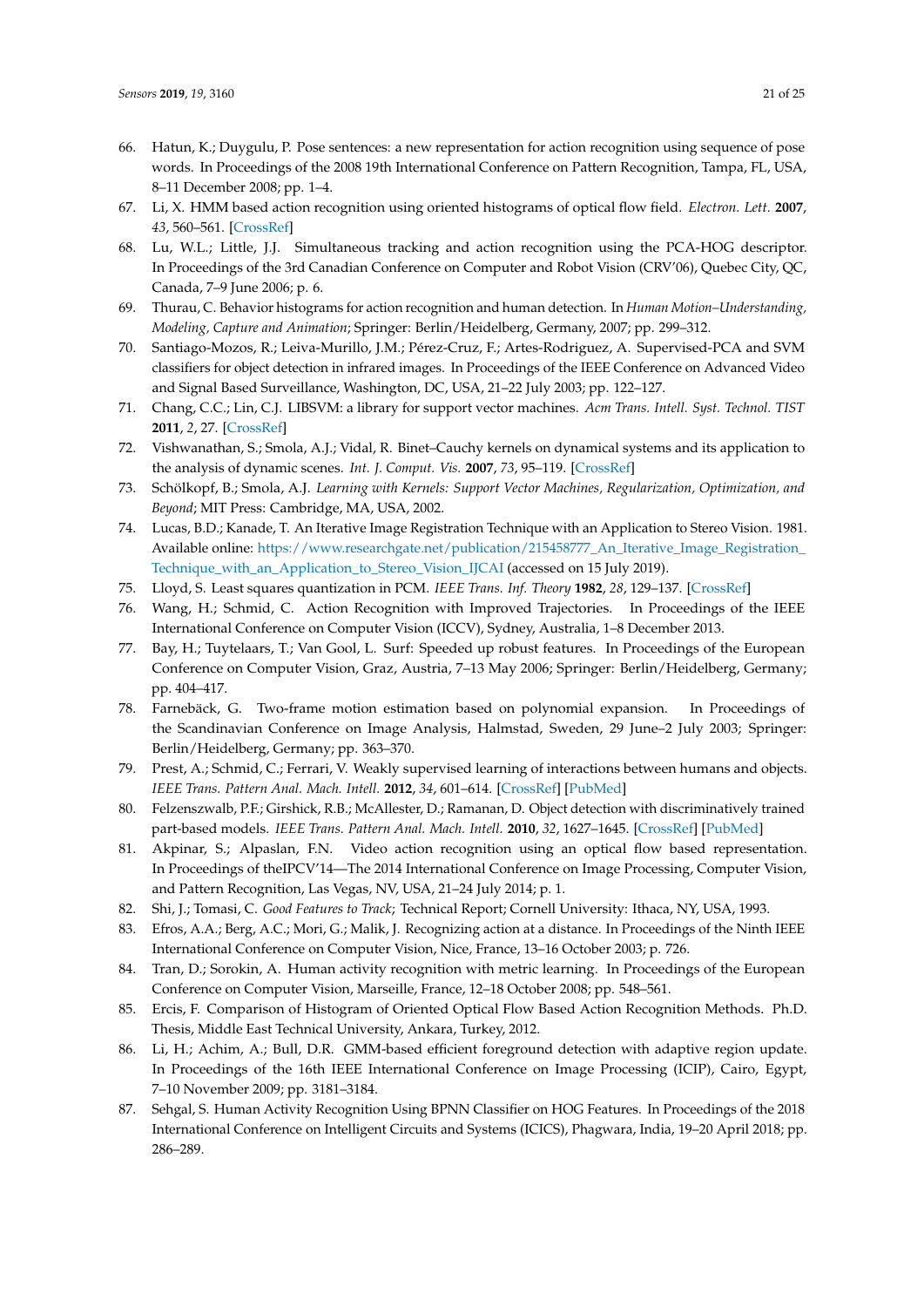- <span id="page-21-0"></span>88. Kuehne, H.; Jhuang, H.; Garrote, E.; Poggio, T.; Serre, T. HMDB: A large video database for human motion recognition. In Proceedings of the International Conference on Computer Vision (ICCV), Barcelona, Spain, 6–13 November 2011.
- <span id="page-21-1"></span>89. Soomro, K.; Zamir, A.R.; Shah, M. UCF101: A dataset of 101 human actions classes from videos in the wild. *arXiv* **2012**, arXiv:1212.0402.
- <span id="page-21-2"></span>90. Marszałek, M.; Laptev, I.; Schmid, C. Actions in context. In Proceedings of the CVPR 2009-IEEE Conference on Computer Vision & Pattern Recognition, Miami Beach, FL, USA, 20–25 June 2009; pp. 2929–2936.
- <span id="page-21-3"></span>91. Niebles, J.C.; Chen, C.W.; Fei-Fei, L. Modeling temporal structure of decomposable motion segments for activity classification. In Proceedings of the European Conference on Computer Vision, Heraklion, Crete, Greece, 5–11 September 2010; pp. 392–405.
- <span id="page-21-4"></span>92. Zhang, Z. Microsoft kinect sensor and its effect. *IEEE Multimed.* **2012**, *19*, 4–10. [\[CrossRef\]](http://dx.doi.org/10.1109/MMUL.2012.24)
- <span id="page-21-5"></span>93. Keselman, L.; Iselin Woodfill, J.; Grunnet-Jepsen, A.; Bhowmik, A. Intel realsense stereoscopic depth cameras. In Proceedings of the IEEE Conference on Computer Vision and Pattern Recognition Workshops, Honolulu, HI, USA, 21–26 July 2017; pp. 1–10.
- <span id="page-21-6"></span>94. Chen, J.; Wang, B.; Zeng, H.; Cai, C.; Ma, K.K. Sum-of-gradient based fast intra coding in 3D-HEVC for depth map sequence (SOG-FDIC). *J. Vis. Commun. Image Represent.* **2017**, *48*, 329–339. [\[CrossRef\]](http://dx.doi.org/10.1016/j.jvcir.2017.05.006)
- 95. Liang, B.; Zheng, L. A survey on human action recognition using depth sensors. In Proceedings of the 2015 International Conference on Digital Image Computing: Techniques and Applications (DICTA), Adelaide, SA, Australia, 23–25 November 2015; pp. 1–8.
- <span id="page-21-15"></span>96. Chen, C.; Liu, K.; Kehtarnavaz, N. Real-time human action recognition based on depth motion maps. *J. -Real-Time Image Process.* **2016**, *12*, 155–163. [\[CrossRef\]](http://dx.doi.org/10.1007/s11554-013-0370-1)
- <span id="page-21-7"></span>97. El Madany, N.E.D.; He, Y.; Guan, L. Human action recognition via multiview discriminative analysis of canonical correlations. In Proceedings of the 2016 IEEE International Conference on Image Processing (ICIP), Phoenix, AZ, USA , 5–28 September 2016; pp. 4170–4174.
- <span id="page-21-8"></span>98. Yang, X.; Zhang, C.; Tian, Y. Recognizing actions using depth motion maps-based histograms of oriented gradients. In Proceedings of the 20th ACM international conference on Multimedia, Nara, Japan, 29 October–2 November 2012; ACM: New York, NY, USA, 2012; pp. 1057–1060.
- <span id="page-21-9"></span>99. Oreifej, O.; Liu, Z. HON4D: Histogram of oriented 4D normals for activity recognition from depth sequences. In Proceedings of the IEEE Conference on Computer Vision and Pattern Recognition, Portland, OR, USA, 23–28 June 2013; pp. 716–723.
- <span id="page-21-10"></span>100. Wang, J.; Liu, Z.; Wu, Y.; Yuan, J. Mining actionlet ensemble for action recognition with depth cameras. In Proceedings of the 2012 IEEE Conference on Computer Vision and Pattern Recognition, Providence, RI, USA, 16–21 June 2012; pp. 1290–1297.
- <span id="page-21-11"></span>101. Wang, J.; Liu, Z.; Chorowski, J.; Chen, Z.; Wu, Y. Robust 3D action recognition with random occupancy patterns. In *Computer Vision–ECCV 2012*; Springer: Berlin/Heidelberg, Germany, 2012; pp. 872–885.
- <span id="page-21-12"></span>102. Liu, M.; Liu, H.; Chen, C. Robust 3D action recognition through sampling local appearances and global distributions. *IEEE Trans. Multimed.* **2018**, *20*, 1932–1947. [\[CrossRef\]](http://dx.doi.org/10.1109/TMM.2017.2786868)
- <span id="page-21-13"></span>103. Seo, H.J.; Milanfar, P. Action recognition from one example. *IEEE Trans. Pattern Anal. Mach. Intell.* **2011**, *33*, 867–882. [\[PubMed\]](http://www.ncbi.nlm.nih.gov/pubmed/20733220)
- <span id="page-21-14"></span>104. Satyamurthi, S.; Tian, J.; Chua, M.C.H. Action recognition using multi-directional projected depth motion maps. *J. Ambient. Intell. Humaniz. Comput.* **2018**, 1–7. [\[CrossRef\]](http://dx.doi.org/10.1007/s12652-018-1136-1)
- <span id="page-21-16"></span>105. Ojala, T.; Pietikäinen, M.; Mäenpää, T. Multiresolution gray-scale and rotation invariant texture classification with local binary patterns. *IEEE Trans. Pattern Anal. Mach. Intell.* **2002**, 971–987. [\[CrossRef\]](http://dx.doi.org/10.1109/TPAMI.2002.1017623)
- <span id="page-21-17"></span>106. Huang, G.B.; Zhu, Q.Y.; Siew, C.K. Extreme learning machine: theory and applications. *Neurocomputing* **2006**, *70*, 489–501. [\[CrossRef\]](http://dx.doi.org/10.1016/j.neucom.2005.12.126)
- <span id="page-21-18"></span>107. Li, W.; Zhang, Z.; Liu, Z. Action recognition based on a bag of 3D points. In Proceedings of the 2010 IEEE Computer Society Conference on Computer Vision and Pattern Recognition-Workshops, San Francisco, CA, USA, 13–18 June 2010; pp. 9–14.
- <span id="page-21-19"></span>108. Kurakin, A.; Zhang, Z.; Liu, Z. A real time system for dynamic hand gesture recognition with a depth sensor. In Proceedings of the 20th European signal processing conference (EUSIPCO), Bucharest, Romania, 27–31 August 2012; pp. 1975–1979.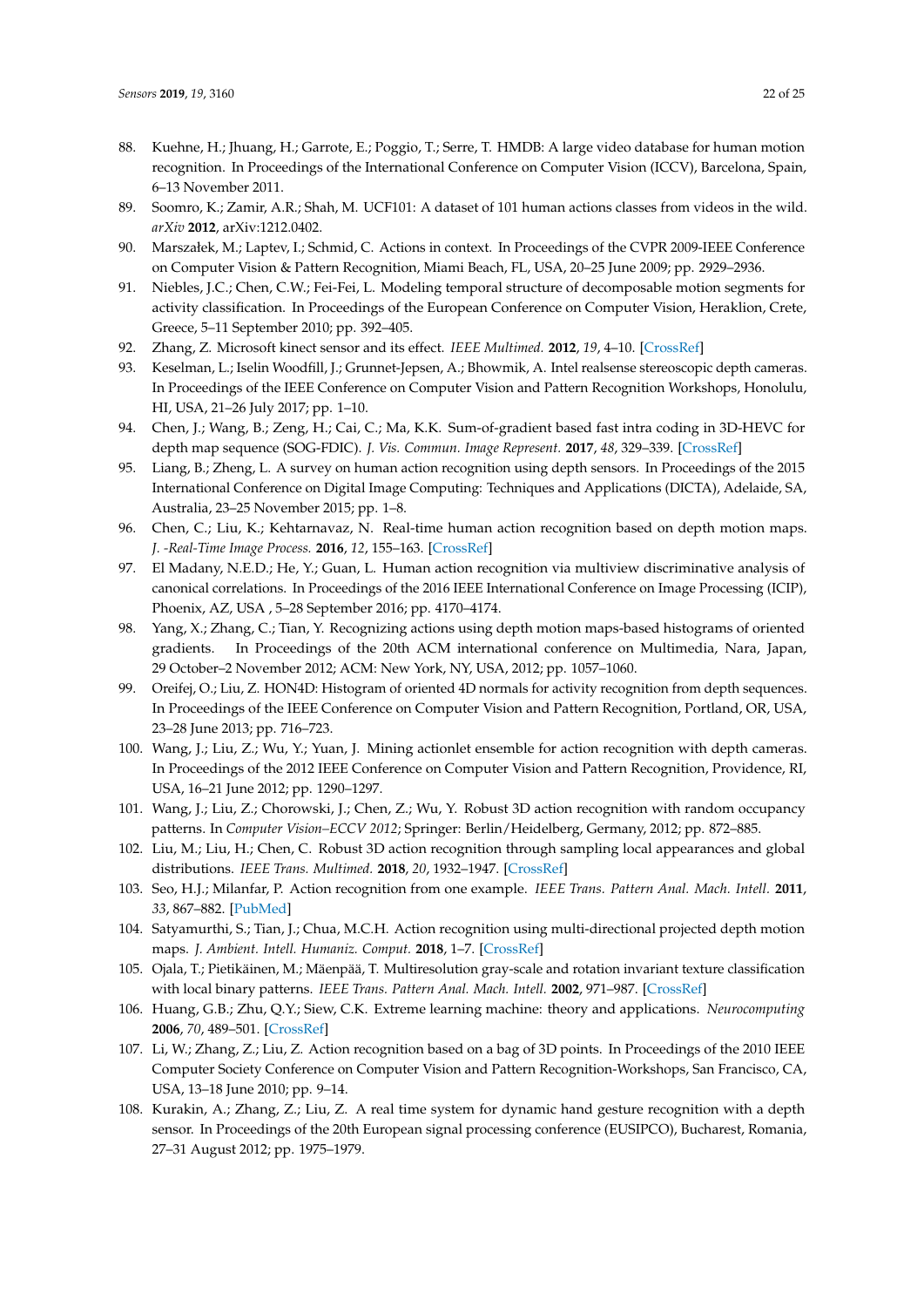- <span id="page-22-0"></span>109. Xia, L.; Chen, C.C.; Aggarwal, J.K. View invariant human action recognition using histograms of 3D joints. In Proceedings of the 2012 IEEE Computer Society Conference on Computer Vision and Pattern Recognition Workshops, Providence, RI, USA, 16–21 June 2012; pp. 20–27.
- <span id="page-22-1"></span>110. Karpathy, A.; Toderici, G.; Shetty, S.; Leung, T.; Sukthankar, R.; Fei-Fei, L. Large-scale Video Classification with Convolutional Neural Networks. In Proceedings of the 2014 IEEE Conference on Computer Vision and Pattern Recognition, Columbus, OH, USA, 23–28 June 2014.
- <span id="page-22-2"></span>111. LeCun, Y.; Bottou, L.; Bengio, Y.; Haffner, P. Gradient-based learning applied to document recognition. *Proc. IEEE* **1998**, *86*, 2278–2324. [\[CrossRef\]](http://dx.doi.org/10.1109/5.726791)
- <span id="page-22-3"></span>112. Krizhevsky, A.; Sutskever, I.; Hinton, G.E. Imagenet classification with deep convolutional neural networks. In Proceedings of the 25th International Conference on Neural Information Processing Systems, Lake Tahoe, NV, USA, 3–6 December 2012; pp. 1097–1105.
- 113. Farabet, C.; Couprie, C.; Najman, L.; LeCun, Y. Learning hierarchical features for scene labeling. *IEEE Trans. Pattern Anal. Mach. Intell.* **2013**, *35*, 1915–1929. [\[CrossRef\]](http://dx.doi.org/10.1109/TPAMI.2012.231)
- 114. Sermanet, P.; Eigen, D.; Zhang, X.; Mathieu, M.; Fergus, R.; LeCun, Y. Overfeat: Integrated recognition, localization and detection using convolutional networks. *arXiv* **2013**, arXiv:1312.6229.
- <span id="page-22-4"></span>115. Sharif Razavian, A.; Azizpour, H.; Sullivan, J.; Carlsson, S. CNN features off-the-shelf: An astounding baseline for recognition. *arXiv* **2014**, arXiv:1403.6382.
- <span id="page-22-5"></span>116. Dean, J.; Corrado, G.; Monga, R.; Chen, K.; Devin, M.; Mao, M.; Senior, A.; Tucker, P.; Yang, K.; Le, Q.V.; et al. Large scale distributed deep networks. In *Advances in Neural Information Processing Systems*; The MIT Press: Cambridge, MA, USA, 2012; pp. 1223–1231.
- <span id="page-22-6"></span>117. Simonyan, K.; Zisserman, A. Two-stream convolutional networks for action recognition in videos. In *Advances in Neural Information Processing Systems*; The MIT Press: Cambridge, MA, USA, 2014; pp. 568–576.
- <span id="page-22-7"></span>118. LeCun, Y.; Boser, B.; Denker, J.S.; Henderson, D.; Howard, R.E.; Hubbard, W.; Jackel, L.D. Backpropagation applied to handwritten zip code recognition. *Neural Comput.* **1989**, *1*, 541–551. [\[CrossRef\]](http://dx.doi.org/10.1162/neco.1989.1.4.541)
- <span id="page-22-8"></span>119. Crammer, K.; Singer, Y. On the algorithmic implementation of multiclass kernel-based vector machines. *J. Mach. Learn. Res.* **2001**, *2*, 265–292.
- <span id="page-22-9"></span>120. Hochreiter, S.; Schmidhuber, J. Long short-term memory. *Neural Comput.* **1997**, *9*, 1735–1780. [\[CrossRef\]](http://dx.doi.org/10.1162/neco.1997.9.8.1735) [\[PubMed\]](http://www.ncbi.nlm.nih.gov/pubmed/9377276)
- <span id="page-22-10"></span>121. Donahue, J.; Anne Hendricks, L.; Guadarrama, S.; Rohrbach, M.; Venugopalan, S.; Saenko, K.; Darrell, T. Long-term recurrent convolutional networks for visual recognition and description. In Proceedings of the IEEE Conference on Computer Vision and Pattern Recognition, Boston, MA, USA, 7–12 June 2015; pp. 2625–2634.
- <span id="page-22-11"></span>122. Zaremba, W.; Sutskever, I. Learning to execute. *arXiv* **2014**, arXiv:1410.4615.
- <span id="page-22-12"></span>123. Wang, L.; Xiong, Y.; Wang, Z.; Qiao, Y. Towards good practices for very deep two-stream convNets. *arXiv* **2015**, arXiv:1507.02159.
- <span id="page-22-13"></span>124. Szegedy, C.; Liu, W.; Jia, Y.; Sermanet, P.; Reed, S.; Anguelov, D.; Erhan, D.; Vanhoucke, V.; Rabinovich, A. Going deeper with convolutions. In Proceedings of the 2015 IEEE Conference on Computer Vision and Pattern Recognition (CVPR), Boston, MA, USA, 7–12 June 2015; pp. 1–9.
- <span id="page-22-14"></span>125. Simonyan, K.; Zisserman, A. Very deep convolutional networks for large-scale image recognition. *arXiv* **2014**, arXiv:1409.1556.
- <span id="page-22-15"></span>126. Wang, L.; Qiao, Y.; Tang, X. Action recognition with trajectory-pooled deep-convolutional descriptors. In Proceedings of the 2015 IEEE Conference on Computer Vision and Pattern Recognition (CVPR), Boston, MA, USA, 7–12 June 2015; pp. 4305–4314.
- <span id="page-22-16"></span>127. Tran, D.; Bourdev, L.; Fergus, R.; Torresani, L.; Paluri, M. Learning spatiotemporal features with 3D convolutional networks. In Proceedings of the IEEE International Conference on Computer Vision, Santiago, Chile, 7–13 December 2015; pp. 4489–4497.
- <span id="page-22-17"></span>128. Ji, S.; Xu, W.; Yang, M.; Yu, K. 3D convolutional neural networks for human action recognition. *IEEE Trans. Pattern Anal. Mach. Intell.* **2013**, *35*, 221–231. [\[CrossRef\]](http://dx.doi.org/10.1109/TPAMI.2012.59) [\[PubMed\]](http://www.ncbi.nlm.nih.gov/pubmed/22392705)
- <span id="page-22-18"></span>129. Feichtenhofer, C.; Pinz, A.; Zisserman, A. Convolutional two-stream network fusion for video action recognition. In Proceedings of the IEEE Conference on Computer Vision and Pattern Recognition, Las Vegas, NV, USA, 27–30 June 2016; pp. 1933–1941.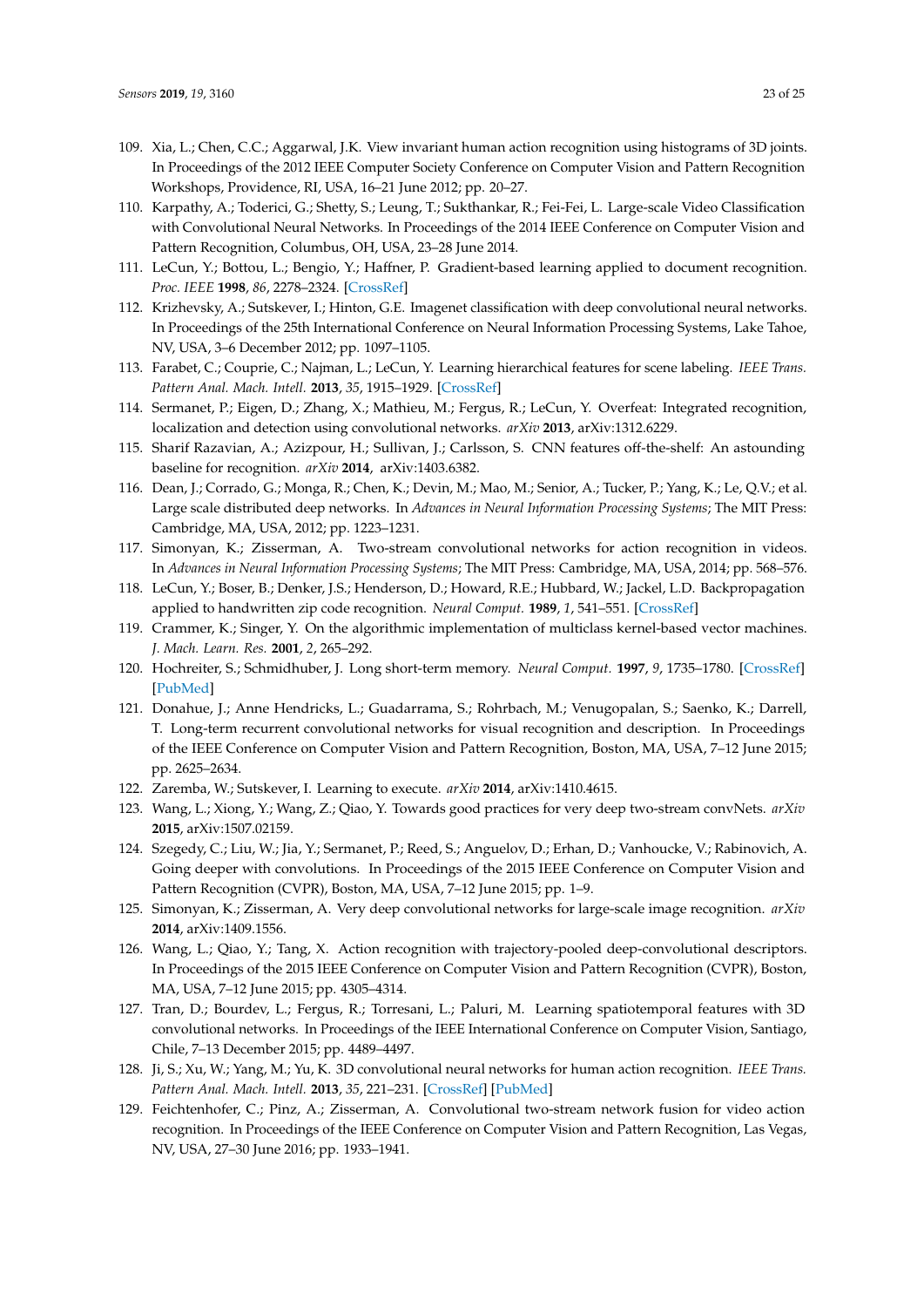- <span id="page-23-0"></span>130. Yue-Hei Ng, J.; Hausknecht, M.; Vijayanarasimhan, S.; Vinyals, O.; Monga, R.; Toderici, G. Beyond short snippets: Deep networks for video classification. In Proceedings of the IEEE conference on Computer Vision and Pattern Recognition, Boston, MA, USA, 7–12 June 2015; pp. 4694–4702.
- <span id="page-23-1"></span>131. Wang, L.; Xiong, Y.; Wang, Z.; Qiao, Y.; Lin, D.; Tang, X.; Van Gool, L. Temporal segment networks: Towards good practices for deep action recognition. In Proceedings of the European Conference on Computer Vision, Amsterdam, The Netherlands, 11–14 October 2016; pp. 20–36.
- <span id="page-23-2"></span>132. Ioffe, S.; Szegedy, C. Batch normalization: Accelerating deep network training by reducing internal covariate shift. *arXiv* **2015**, arXiv:1502.03167.
- <span id="page-23-3"></span>133. Srivastava, N.; Hinton, G.; Krizhevsky, A.; Sutskever, I.; Salakhutdinov, R. Dropout: A simple way to prevent neural networks from overfitting. *J. Mach. Learn. Res.* **2014**, *15*, 1929–1958.
- <span id="page-23-4"></span>134. Sun, L.; Jia, K.; Yeung, D.Y.; Shi, B.E. Human action recognition using factorized spatio-temporal convolutional networks. In Proceedings of the IEEE International Conference on Computer Vision, Santiago, Chile, 7–13 December 2015; pp. 4597–4605.
- <span id="page-23-5"></span>135. Bilen, H.; Fernando, B.; Gavves, E.; Vedaldi, A.; Gould, S. Dynamic image networks for action recognition. In Proceedings of the IEEE Conference on Computer Vision and Pattern Recognition, Las Vegas, NV, USA, 27–30 June 2016; pp. 3034–3042.
- <span id="page-23-6"></span>136. Fernando, B.; Gavves, E.; Oramas, J.M.; Ghodrati, A.; Tuytelaars, T. Modeling video evolution for action recognition. In Proceedings of the IEEE Conference on Computer Vision and Pattern Recognition, Boston, MA, USA, 7–12 June 2015; pp. 5378–5387.
- <span id="page-23-7"></span>137. Jia, Y.; Shelhamer, E.; Donahue, J.; Karayev, S.; Long, J.; Girshick, R.; Guadarrama, S.; Darrell, T. Caffe: Convolutional architecture for fast feature embedding. In Proceedings of the 22nd ACM international conference on Multimedia, Orlando, FL, USA, 3–7 November 2014; ACM: New York, NY, USA, 2014; pp. 675–678.
- <span id="page-23-8"></span>138. Carreira, J.; Zisserman, A. Quo vadis, action recognition? A new model and the Kinetics dataset. In Proceedings of the IEEE Computer Vision and Pattern Recognition (CVPR), Honolulu, HI, USA, 21–26 July 2017; pp. 4724–4733.
- <span id="page-23-9"></span>139. Varol, G.; Laptev, I.; Schmid, C. Long-term temporal convolutions for action recognition. *IEEE Trans. Pattern Anal. Mach. Intell.* **2018**, *40*, 1510–1517. [\[CrossRef\]](http://dx.doi.org/10.1109/TPAMI.2017.2712608)
- <span id="page-23-10"></span>140. Taylor, G.W.; Fergus, R.; LeCun, Y.; Bregler, C. Convolutional learning of spatio-temporal features. In Proceedings of the European Conference on Computer Vision, Heraklion, Crete, Greece, 5–11 September 2010; pp. 140–153.
- <span id="page-23-11"></span>141. Ullah, A.; Ahmad, J.; Muhammad, K.; Sajjad, M.; Baik, S.W. Action Recognition in Video Sequences using Deep Bi-Directional LSTM With CNN Features. *IEEE Access* **2018**, *6*, 1155–1166. [\[CrossRef\]](http://dx.doi.org/10.1109/ACCESS.2017.2778011)
- <span id="page-23-12"></span>142. Graves, A.; Fernández, S.; Schmidhuber, J. Bidirectional LSTM networks for improved phoneme classification and recognition. In Proceedings of the International Conference on Artificial Neural Networks, Warsaw, Poland, 11–15 September 2005; pp. 799–804.
- <span id="page-23-13"></span>143. Wang, J.; Cherian, A.; Porikli, F.; Gould, S. Video representation learning using discriminative pooling. In Proceedings of the IEEE Conference on Computer Vision and Pattern Recognition, Salt Lake City, UT, USA, 18–22 June 2018; pp. 1149–1158.
- <span id="page-23-14"></span>144. Schindler, K.; Van Gool, L. Action snippets: How many frames does human action recognition require? In Proceedings of the IEEE Computer Society Conference on Computer Vision and Pattern Recognition (CVPR 2008), Anchorage, AK, USA, 24–26 June 2008.
- <span id="page-23-15"></span>145. Wang, X.; Gao, L.; Wang, P.; Sun, X.; Liu, X. Two-stream 3D convNet fusion for action recognition in videos with arbitrary size and length. *IEEE Trans. Multimed.* **2018**, *20*, 634–644. [\[CrossRef\]](http://dx.doi.org/10.1109/TMM.2017.2749159)
- <span id="page-23-16"></span>146. Liu, J.; Luo, J.; Shah, M. Recognizing realistic actions from videos in the wild. In Proceedings of the 2009 IEEE Conference on Computer Vision and Pattern Recognition, Miami, FL, USA, 20–25 June 2009.
- <span id="page-23-17"></span>147. Wang, X.; Farhadi, A.; Gupta, A. Actions∼ transformations. In Proceedings of the IEEE conference on Computer Vision and Pattern Recognition, Las Vegas, NV, USA, 27–30 June 2016; pp. 2658–2667.
- <span id="page-23-18"></span>148. Chaquet, J.M.; Carmona, E.J.; Fernández-Caballero, A. A survey of video datasets for human action and activity recognition. *Comput. Vis. Image Underst.* **2013**, *117*, 633–659. [\[CrossRef\]](http://dx.doi.org/10.1016/j.cviu.2013.01.013)
- <span id="page-23-19"></span>149. UCF101. Action Recognition Data Set. Available online: <https://www.crcv.ucf.edu/data/UCF101.php> (accessed on 15 July 2019).